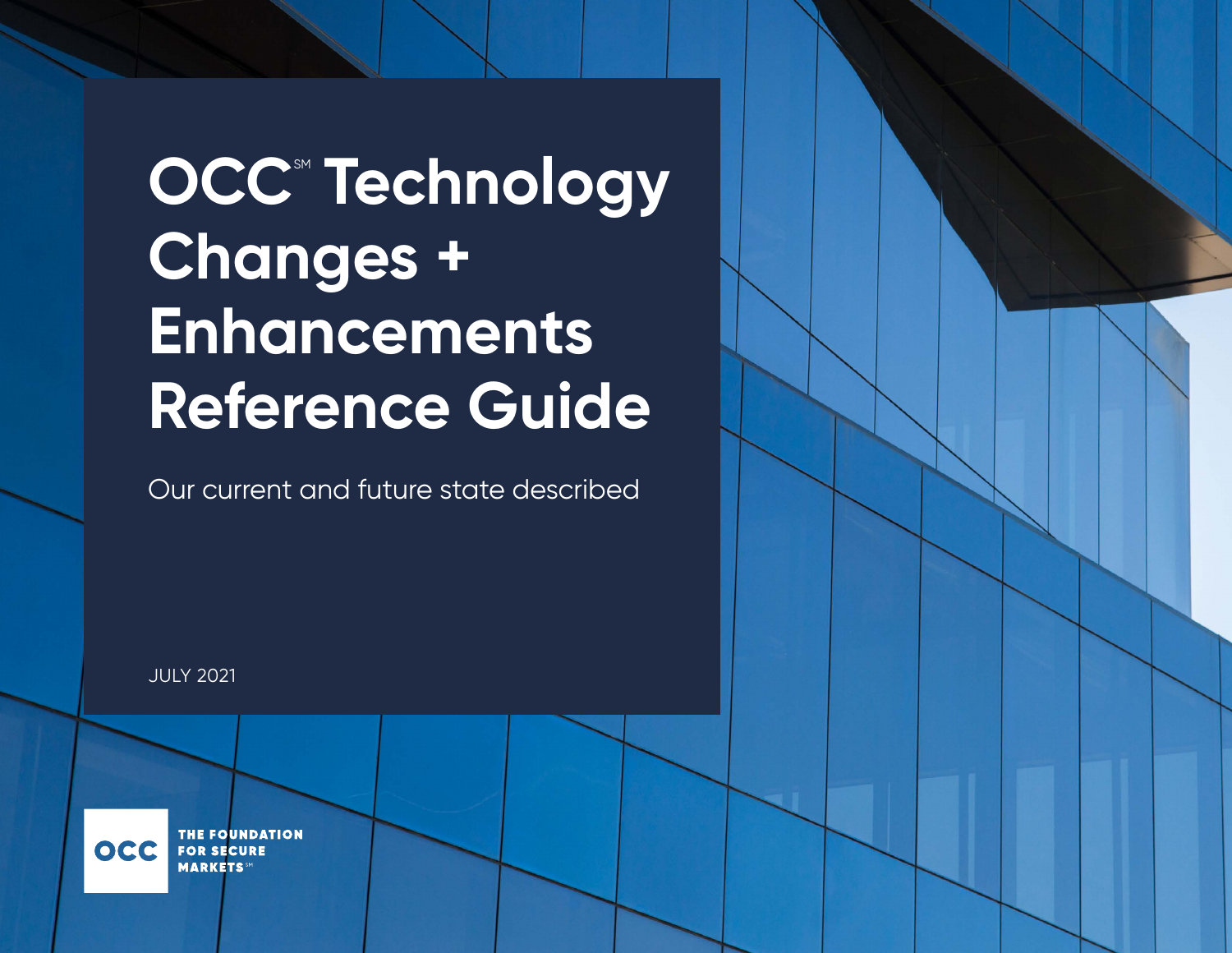# <span id="page-1-0"></span>**Table of Contents**

| <b>DTC Pledged Collateral</b> |  |
|-------------------------------|--|
|                               |  |
|                               |  |
|                               |  |
|                               |  |
|                               |  |
|                               |  |
|                               |  |
|                               |  |

Throughout this Reference Guide you will see icons that correspond to the following benefit areas.



All changes listed in this Reference Guide will be available at a launch unless otherwise indicated.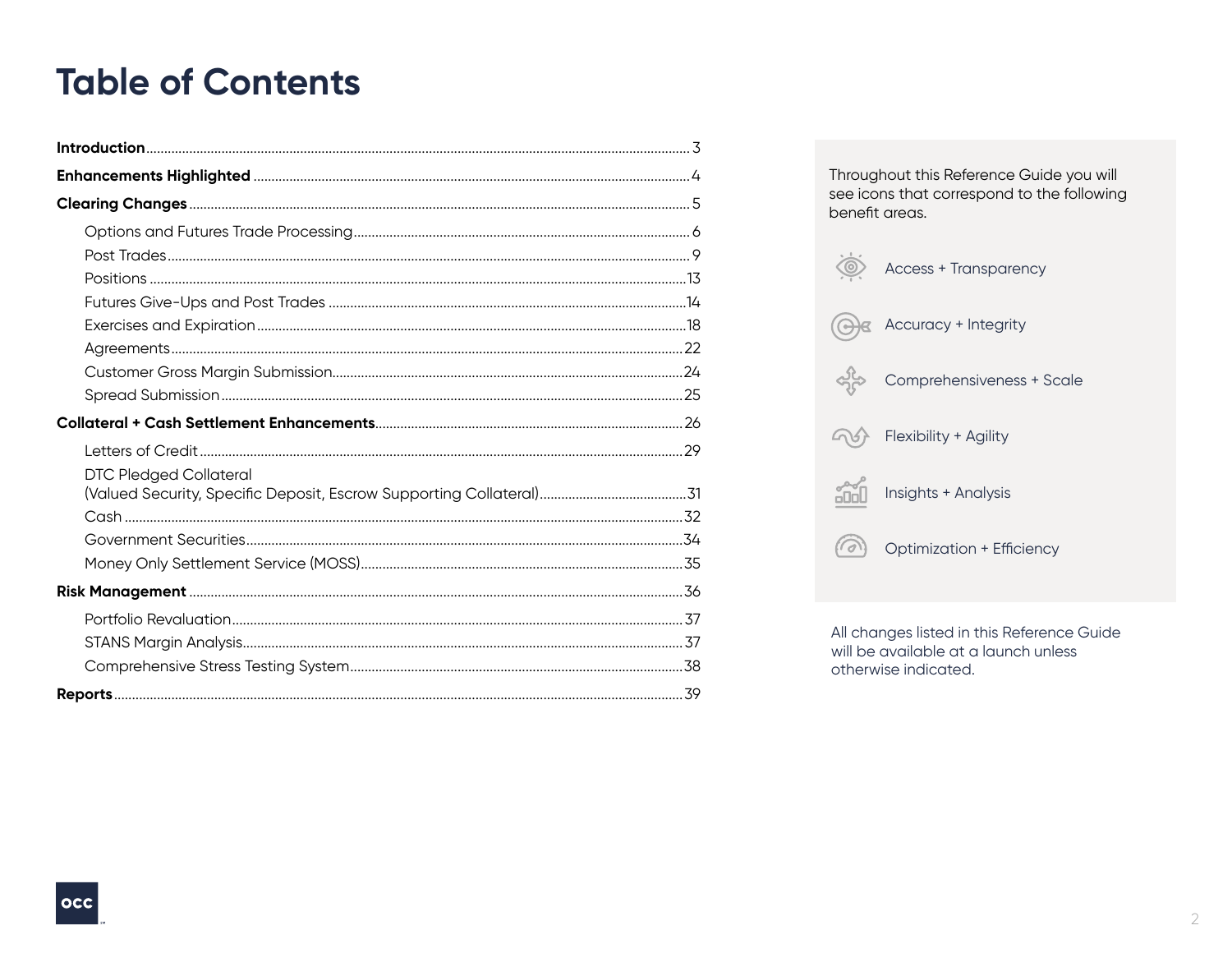<span id="page-2-0"></span>We have prepared this document with statements on the current and future state for the enhancements we are making to our clearing, risk management, and reporting services. More information is available for areas that are further along in development such as trades and post trades while overviews are provided for other areas such as the risk platform. We will update this document on a quarterly basis as more information becomes available.

As you read through this document, please consider how your systems and processes will be impacted. For example, you might consider whether you need to update your internal processes, procedures or evaluate if you will have any technology changes.

Along with this document, please review the *[DDS Changes and](https://www.theocc.com/getmedia/44e3b717-1255-4245-9020-bf208d40076a/OCC-DDS-Changes-Considerations-Guide-101420-FNL.pdf;)  [Considerations Guide](https://www.theocc.com/getmedia/44e3b717-1255-4245-9020-bf208d40076a/OCC-DDS-Changes-Considerations-Guide-101420-FNL.pdf;)* which identifies known DDS changes. This document will be updated on a continuous basis.

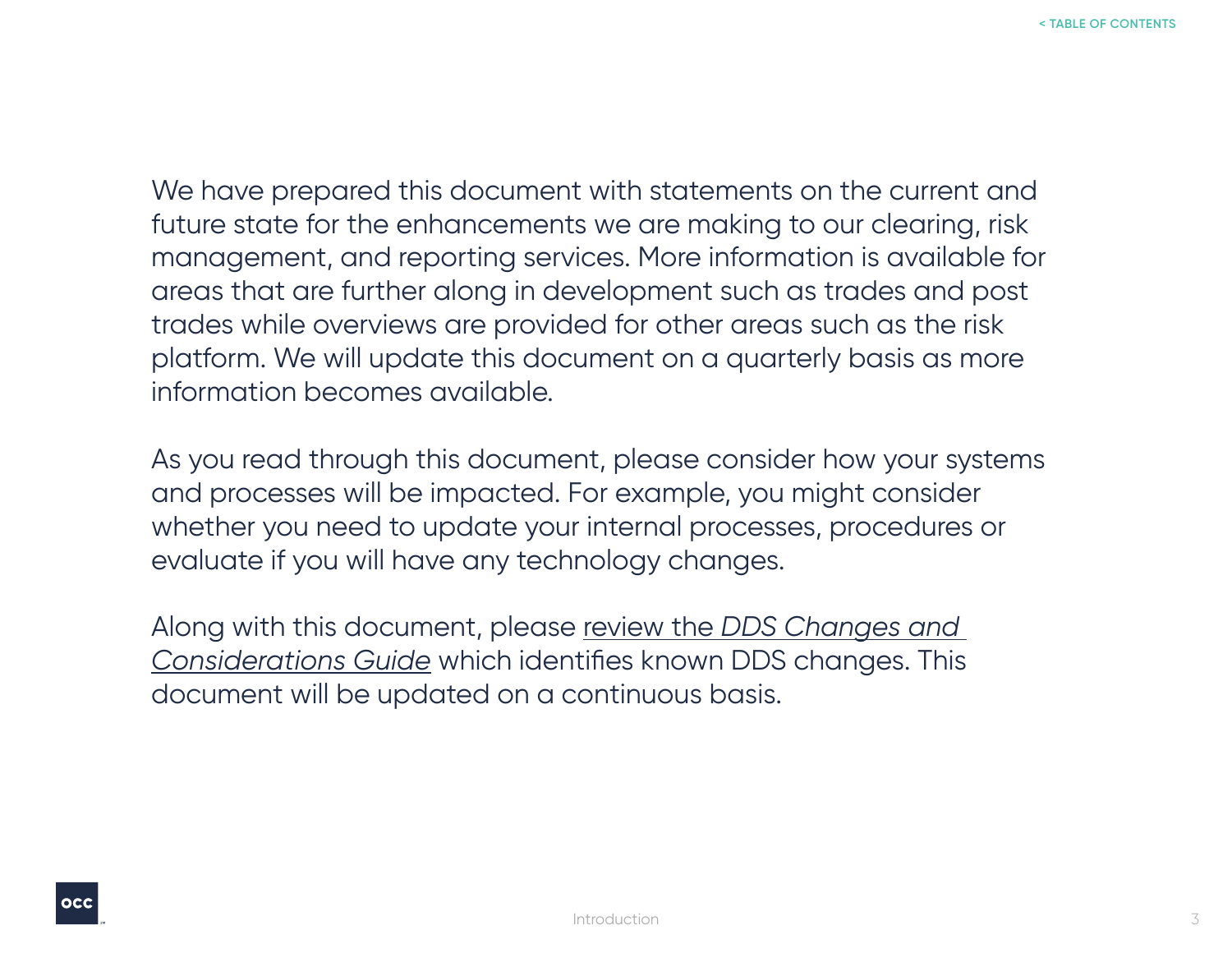# <span id="page-3-0"></span>**Enhancements Highlighted**

These benefits along with others described in this document build on the stability and market integrity our participants have come to expect with our clearance and settlement services and risk management methodologies.

## **Clearing**

We are enhancing the clearing system to significantly improve your experience with capabilities such as:

**Customized Screens** with search filters, which can assist you in your analysis and reconciliation.

**Dashboards** with alerts for items such as pending transfers, MOSS transfers, pending CMTA agreements, unclaimed give-ups, pending collateral transactions, and others.

**CSV Uploads** for post trade and collateral transactions.

**Futures Improvements** with an improved give-up process, including enhanced grouping and average pricing for give-ups, ability to give-up trades from previous days, reversals and morning PCS.

**An enhanced Stock Loan Program** to develop a foundation for future clearing innovations. The enhanced Stock Loan program will enable us to guarantee more aspects of the contract and reduce counterparty credit risk.

## **Data Management and Reporting**

Over time, we have seen the demand for data increase due to the need for regulatory reporting and problem resolution, and advances in data analytics. Our new platform will increase access to historical data and new reporting tools such as:

#### **An Application Programming Interface**

**(APIs)** that will begin accepting inbound and outbound data. We will continue to support Data Distribution Services (DDS) transmissions; however, APIs will offer more data, flexibility and faster access.

**Self-Service Reporting** with a user interface with the ability for Clearing Members to query and view previous or intraday data.

## **Risk Management**

We are improving our risk management platform to offer real-time functionality and flexible solutions, including access with a clear view of data and increased support for overnight trading sessions.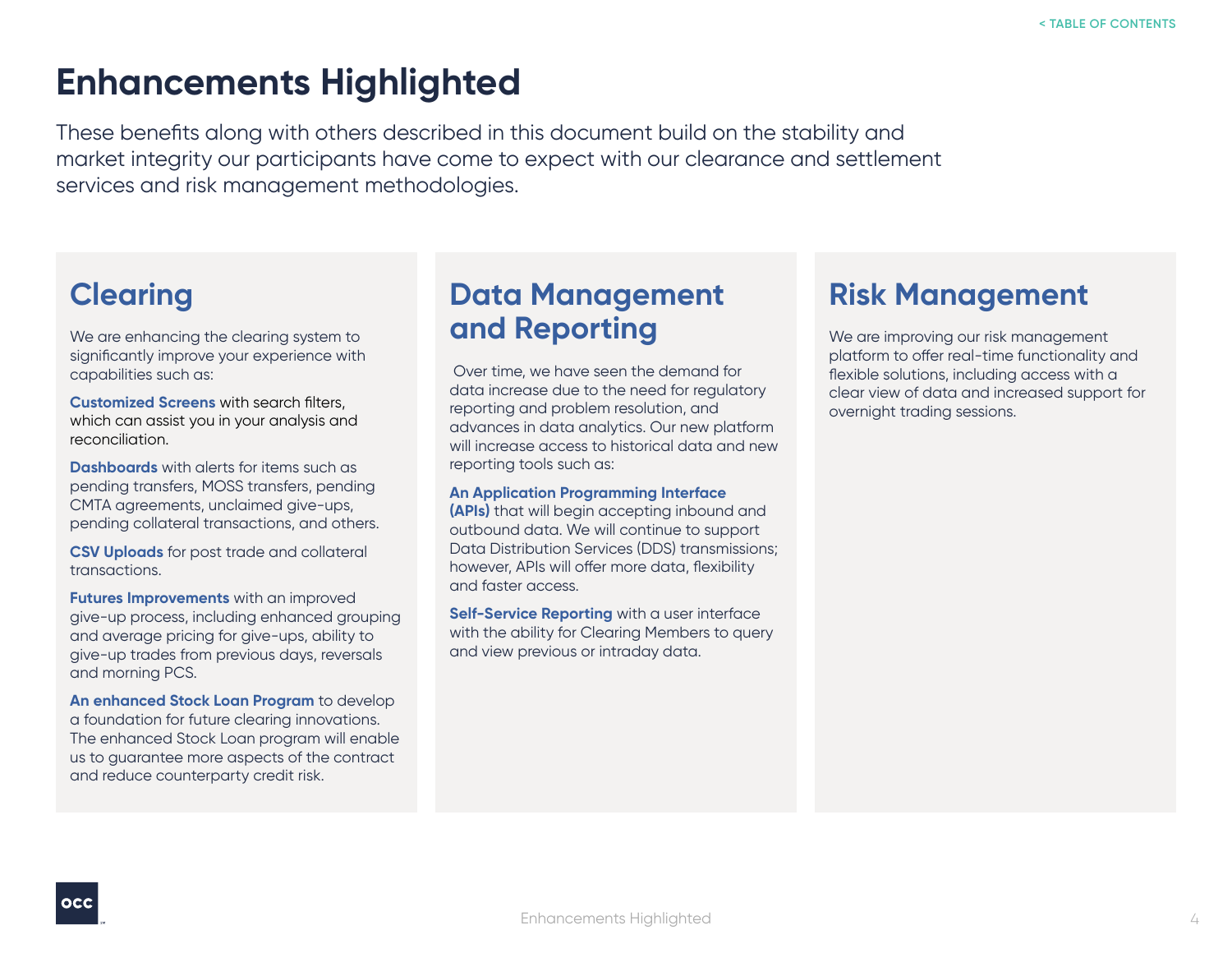# <span id="page-4-0"></span>**Clearing Changes**

We will enhance our clearing platform, which will include changes to trade and post trade processing, collateral and stock loan.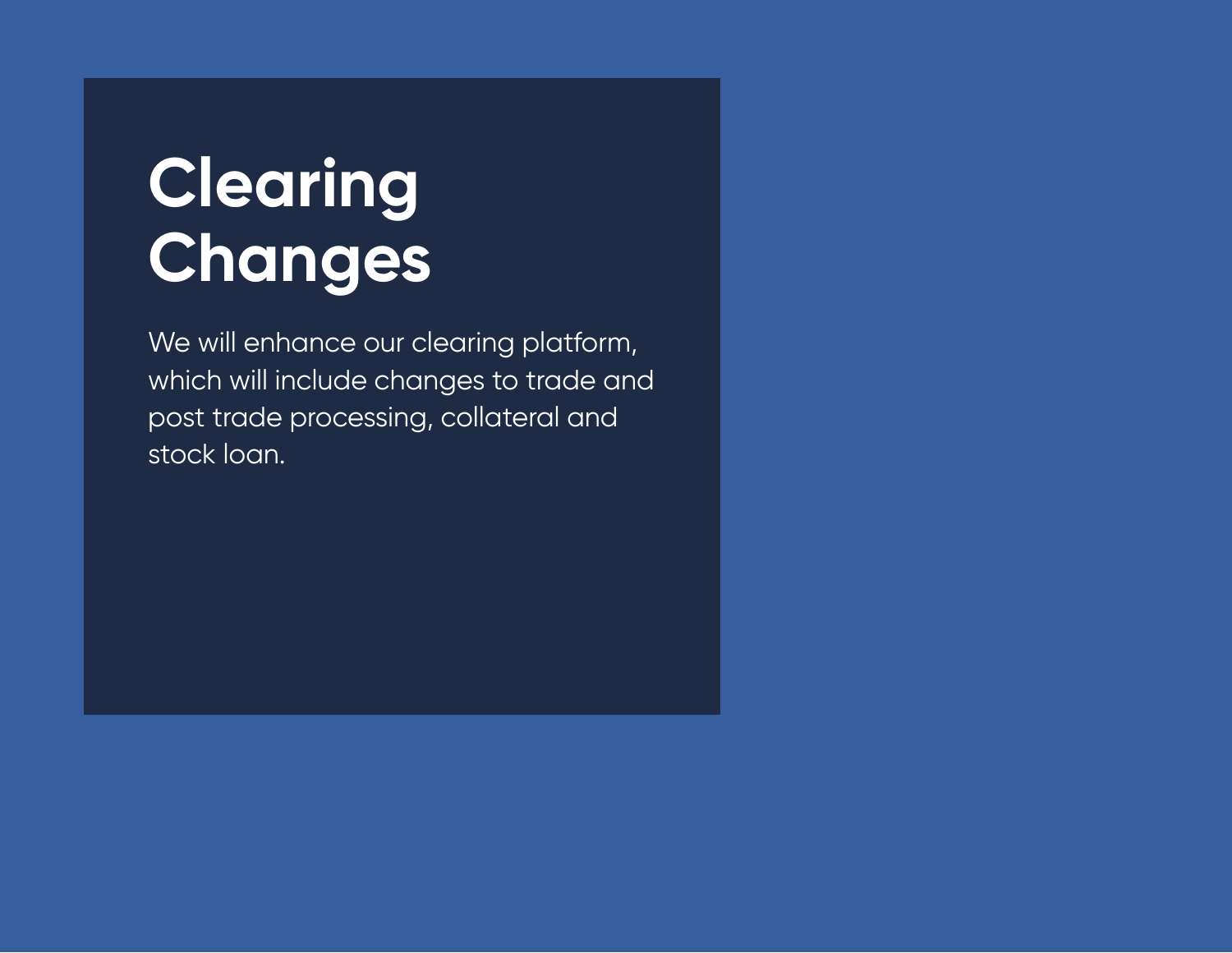# <span id="page-5-0"></span>**Options and Futures Trade Processing**

As with ENCORE, we will continue to receive, validate and novate matched trades from participant exchanges. When a matched trade is received, it is split into two transactions, a buy and a sell trade. To limit the amount of unnecessary information you must look through when viewing your trade data, we will no longer display the contra side of the trade to you. Also, the trade will have more attributes for you to see rejected, defaulted, backed out and busted trades.

#### **Contra Party Information**

| <b>Current State</b>                                                                            | <b>Future State</b>                                                                                                                                              | <b>Benefit</b>                                         |
|-------------------------------------------------------------------------------------------------|------------------------------------------------------------------------------------------------------------------------------------------------------------------|--------------------------------------------------------|
| OCC provides contra party information<br>on trades, via the ENCORE screens and<br>DDS messages. | Clearing Members will no longer see contra<br>party information on the screens or in DDS<br>messages. Clearing Members will only see their<br>side of the trade. | Streamlines content with only relevant<br>information. |

#### **Universal Market Maker and Trade Source Acronym**

| <b>Current State</b>                                                                                                                                                                                                | <b>Future State</b>                                                                                                                                                                                                                                                                                                                             | <b>Benefit</b>                                                                                                                     |
|---------------------------------------------------------------------------------------------------------------------------------------------------------------------------------------------------------------------|-------------------------------------------------------------------------------------------------------------------------------------------------------------------------------------------------------------------------------------------------------------------------------------------------------------------------------------------------|------------------------------------------------------------------------------------------------------------------------------------|
| Universal Market Maker (UMM) trades are<br>executed under a trade source acronym at the<br>exchange and clear at OCC under the UMM<br>acronym. The trade source acronym is currently<br>not viewable on the trades. | Clearing Members will now see the Trade Source<br>acronym that is associated to the trade. DDS<br>messages will continue to only display the<br>UMM acronym.<br>The trade source acronym will be referred to as<br>the 'Market Maker Acronym' on the trade and<br>the account where the trade actually clears will<br>simply be the subaccount. | Clearing Members have more transparency into<br>the market maker involved in the trade and the<br>acronym where the trade cleared. |



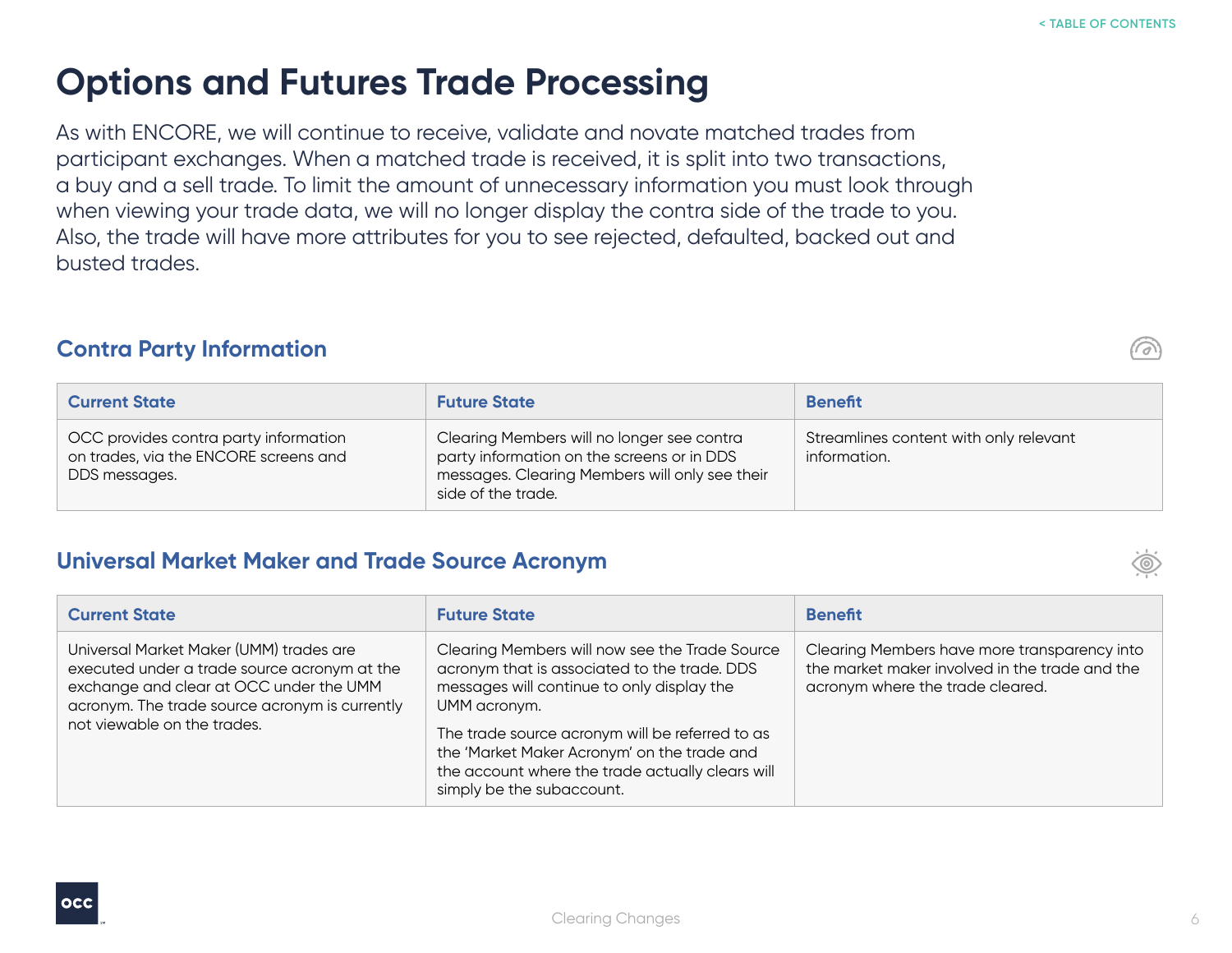## **Easier Search Functionality**

 $\circledcirc$  $\widehat{(\odot)}$ 

| <b>Current State</b>                                                                                          | <b>Future State</b>                                                                                         | <b>Benefit</b>                                                                                                                                                                                                                        |
|---------------------------------------------------------------------------------------------------------------|-------------------------------------------------------------------------------------------------------------|---------------------------------------------------------------------------------------------------------------------------------------------------------------------------------------------------------------------------------------|
| Clearing Members enter multiple queries to<br>see cleared and executed trades on the<br>Trade Inquiry screen. | Clearing Members will see all the trade<br>details on one screen, including executed<br>and cleared trades. | Clearing Members save time and have a better<br>user experience, seeing all trade information in<br>one view. They can run and save queries and<br>dynamically filter returned data to investigate<br>trade issues and discrepancies. |

## **ENCORE Global**



 $\sum_{i=1}^{n} a_i$ 

| <b>Current State</b>                                | <b>Future State</b>                               | <b>Benefit</b>                                  |
|-----------------------------------------------------|---------------------------------------------------|-------------------------------------------------|
| Both ENCORE and ENCORE Global exist.                | Clearing Members will no longer see ENCORE        | Clearing Members save time and have a better    |
| <b>ENCORE Global processes all trading activity</b> | Global. They will have one place to see both the  | user experience, seeing all trade and position  |
| for the next business day until the current day     | current activity and any trading activity for the | information in one view for the current day and |
| processing is completed.                            | next business day.                                | next business day.                              |

## **Firm Flip**

| <b>Current State</b>                                                                                                                                               | <b>Future State</b>                                                                                                                  | <b>Benefit</b>                                                                            |
|--------------------------------------------------------------------------------------------------------------------------------------------------------------------|--------------------------------------------------------------------------------------------------------------------------------------|-------------------------------------------------------------------------------------------|
| Firm Flips allow Clearing Members to execute<br>trades in one account, but flip to another<br>account for clearing. They do not have any<br>view into a firm flip. | If a firm flip is in place, Clearing Members will see<br>the original account on the trade and where the<br>trade cleared (flipped). | Clearing Members have more transparency into<br>the original account and cleared account. |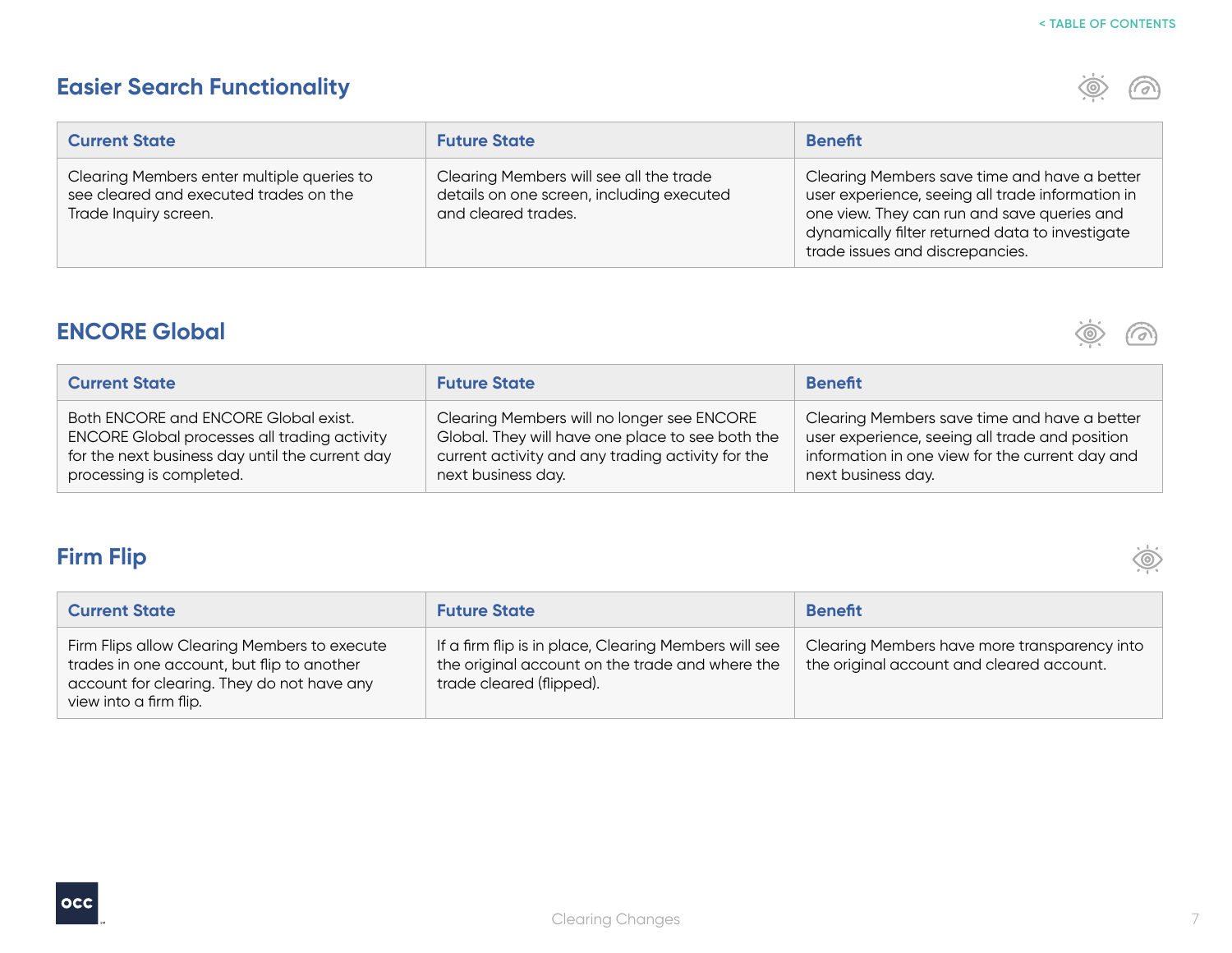## **Trade Status**



| <b>Current State</b>                                               | <b>Future State</b>                                                                                                                                                                            | <b>Benefit</b>                                                                                                |
|--------------------------------------------------------------------|------------------------------------------------------------------------------------------------------------------------------------------------------------------------------------------------|---------------------------------------------------------------------------------------------------------------|
| Clearing Members can only see valid trades that<br>cleared at OCC. | Clearing Members will see trades in all statuses<br>from the trade screen, including active (cleared)<br>trades, busted, backed out, trades that have<br>been resubmitted and rejected trades. | Clearing Members see the full lifecycle of<br>a trade, which will be beneficial in problem<br>reconciliation. |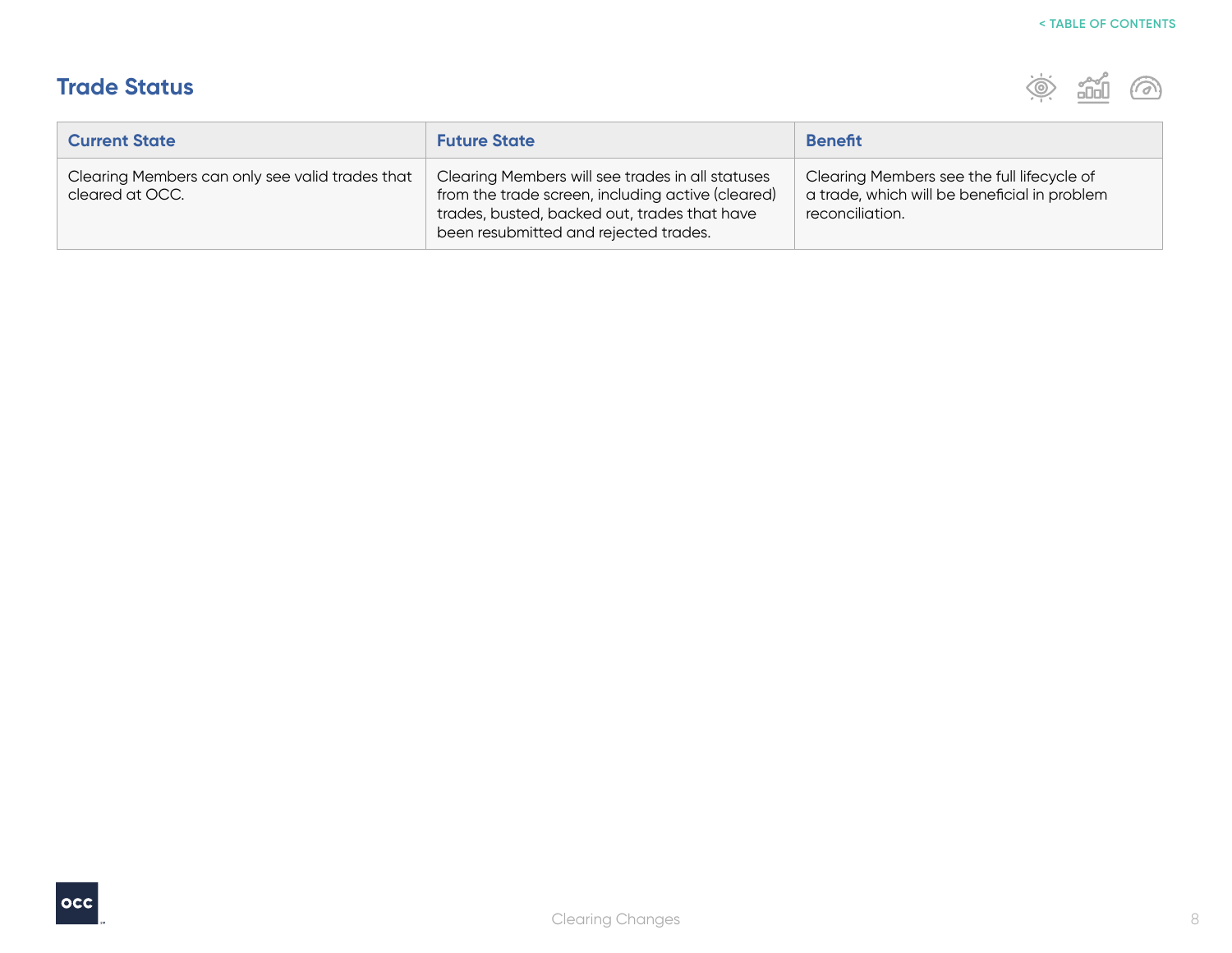# <span id="page-8-0"></span>**Post Trades**

We will continue to support post trade activity, which includes CMTA transfers, Adjustments, Transfers (including ACATS and bulk), Give-Ups, Trade Updates (for futures and options on futures) and Position Change Submission (PCS). In this section, you will learn about the changes that apply to all post trades, followed by changes specific to each transaction.

## **Transaction History**

| <b>Current State</b>                                                        | <b>Future State</b>                                                                                                                                                                                                                                                 | <b>Benefit</b>                                                             |
|-----------------------------------------------------------------------------|---------------------------------------------------------------------------------------------------------------------------------------------------------------------------------------------------------------------------------------------------------------------|----------------------------------------------------------------------------|
| Clearing Members can only see valid<br>transactions for five business days. | Clearing Members will continue to see previous<br>days activity, including the history of the<br>transaction when the transaction was added,<br>modified, accepted, reversed, etc. along with<br>the individual or systems responsible and the<br>applicable times. | The history will assist Clearing Members with<br>reconciliation or audits. |

## **CSV Uploads**

| <b>Current State</b>                                                                                                                                                            | <b>Future State</b>                                                                              | <b>Benefit</b>                                                                                                            |
|---------------------------------------------------------------------------------------------------------------------------------------------------------------------------------|--------------------------------------------------------------------------------------------------|---------------------------------------------------------------------------------------------------------------------------|
| Clearing Members can only submit transactions<br>via screen, MQ or file. If there are any technical<br>difficulties Clearing Members have no alternative<br>way to send a file. | Clearing Members will have an alternative way<br>to upload post trade transactions via csv file. | Clearing Members gain an alternative way to<br>submit a file to OCC increasing the user's ability<br>to continue working. |





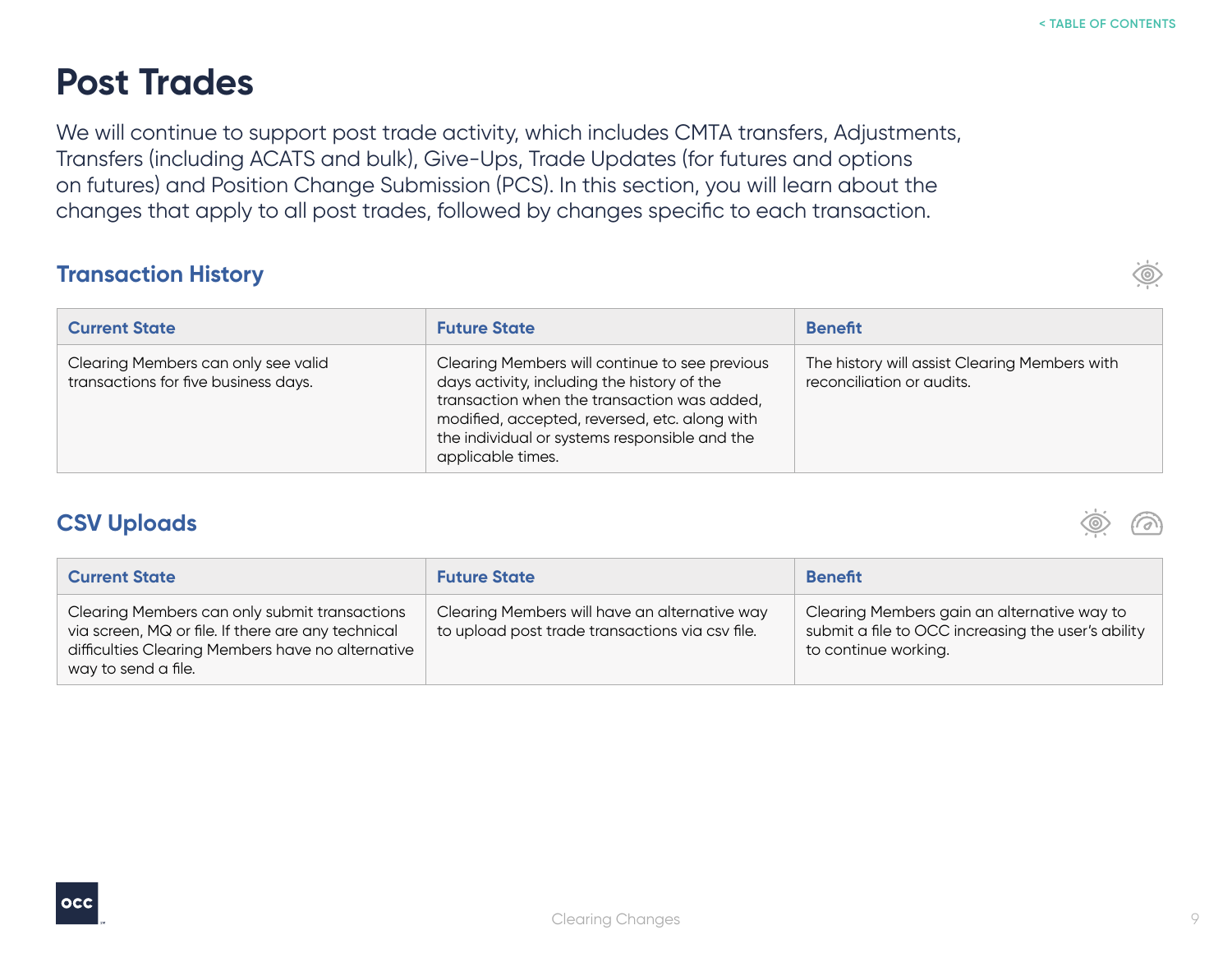یو)

 $\sigma$ 

 $\mathcal{Q}$ 

## **CMTA Transfers**

## **Exchanges**

| <b>Current State</b>                                                                                                                                                              | <b>Future State</b>                                                                                           | <b>Benefit</b>                                                                                                                                       |
|-----------------------------------------------------------------------------------------------------------------------------------------------------------------------------------|---------------------------------------------------------------------------------------------------------------|------------------------------------------------------------------------------------------------------------------------------------------------------|
| The trade source is required on all CMTA<br>transfers. It is often populated with any<br>exchange and does not necessarily indicate the<br>exchange where the trade was executed. | Exchanges will no longer be required on<br>CMTA transfers and will not be included in<br>the CMTA agreements. | Removing an unnecessary field since the<br>exchange listed on the CMTA transfer was<br>not necessarily the exchange where the trade<br>was executed. |

## **Reversals replace Deletes**

| <b>Current State</b>                                                                                                | <b>Future State</b>                                                                                                                                                                                                                                                                           | <b>Benefit</b>                                                                                                                                                                                                           |
|---------------------------------------------------------------------------------------------------------------------|-----------------------------------------------------------------------------------------------------------------------------------------------------------------------------------------------------------------------------------------------------------------------------------------------|--------------------------------------------------------------------------------------------------------------------------------------------------------------------------------------------------------------------------|
| Clearing Members can delete CMTA transfers<br>in ENCORE but cannot see the deletes on the<br><b>ENCORE</b> screens. | Rather than deleting a transaction, new<br>functionality will give Clearing Members access<br>to reverse the transaction. Reversals will not<br>require contra party approval, but the originating<br>Clearing Member must be an executor on the<br>CMTA agreement to submit the transaction. | Reversals offer Clearing Members greater<br>visibility into the transactions. Clearing Members<br>will see the original transaction and the<br>reversing transactions, for a full life cycle view<br>of the transaction. |

## **Actionable Identifier**

| <b>Current State</b>                                                       | <b>Future State</b>                                                                                                 | <b>Benefit</b>                                                                                                                                                                                                                              |
|----------------------------------------------------------------------------|---------------------------------------------------------------------------------------------------------------------|---------------------------------------------------------------------------------------------------------------------------------------------------------------------------------------------------------------------------------------------|
| Clearing Members can see only one actionable<br>identifier on post trades. | Clearing Members will see the Actionable<br>Identifier on both the buy and sell side of the<br>post trade activity. | The executing Clearing Members will be able<br>to include its identifier for their records, which<br>can assist with their reconciliation. They will also<br>continue to provide the identifier for the carrying<br><b>Clearing Member.</b> |

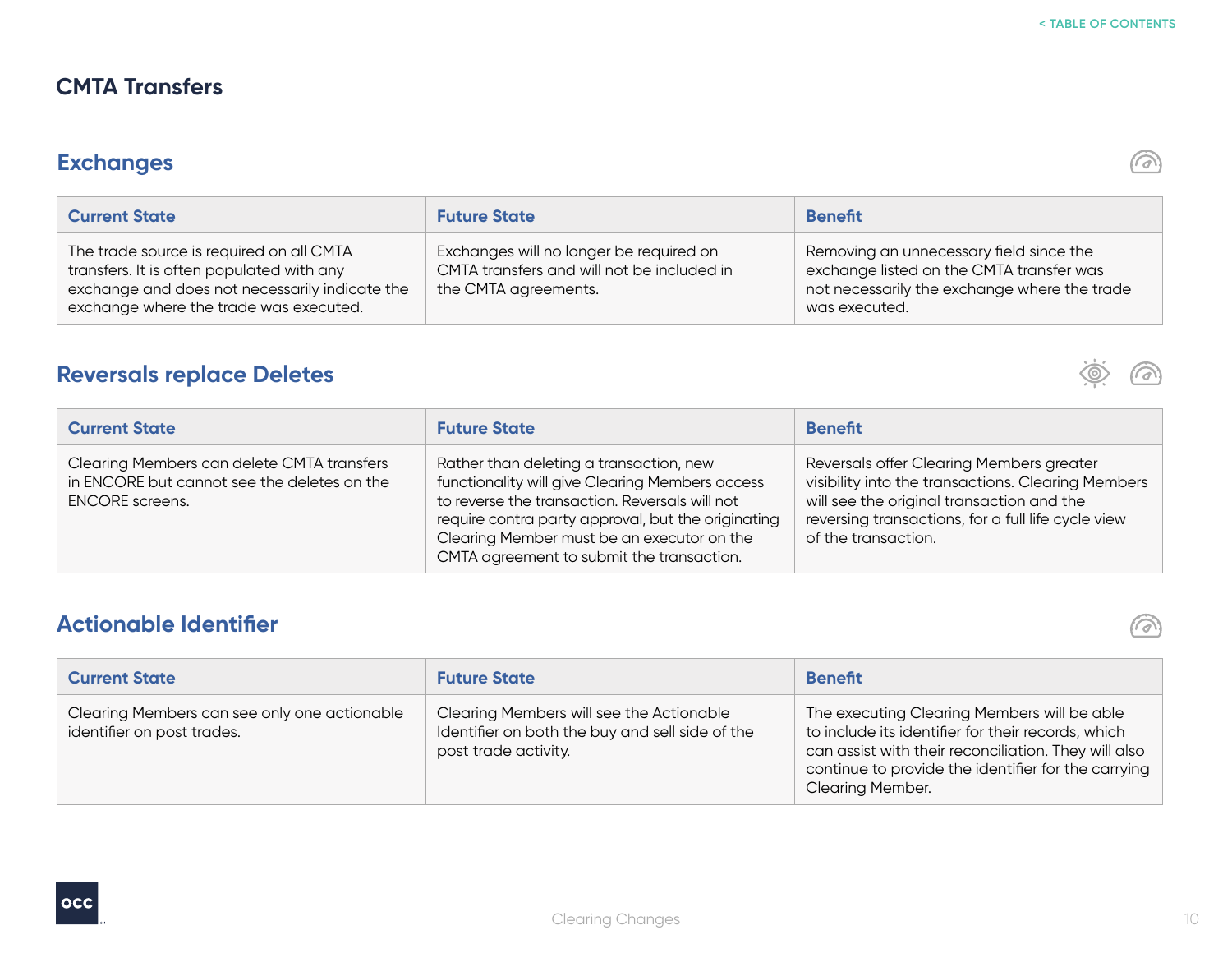$\mathcal{D}$ 

## **Settlement of Commission and Regulatory Fees (SCARF)**

| <b>Current State</b>                                                                                                                                                       | <b>Future State</b>                                                                                  | <b>Benefit</b>                                                          |
|----------------------------------------------------------------------------------------------------------------------------------------------------------------------------|------------------------------------------------------------------------------------------------------|-------------------------------------------------------------------------|
| OCC provides functionality for the settlement<br>of fees and commissions between the Clearing<br>Members. This functionality has not been utilized<br>since December 2016. | Since there is no demand for this service, SCARF<br>will no longer be available in the new platform. | OCC will not build the functionality since it is not<br>being utilized. |

## **Future CMTA Enhancements**

## Available After Launch



| <b>Current State</b>                                                                                                | <b>Future State</b>                                                                                                                           | <b>Benefit</b>                                                                                                                                                              |
|---------------------------------------------------------------------------------------------------------------------|-----------------------------------------------------------------------------------------------------------------------------------------------|-----------------------------------------------------------------------------------------------------------------------------------------------------------------------------|
| With CMTA transfers, Clearing Members can<br>move trades from one firm to another without<br>contra party approval. | After the initial launch, OCC will move to a give-<br>up and take-up model. This model will work<br>similarly to the futures give-up process. | A give-up and take-up model will reduce the<br>risk associated to mis-cleared trades and give<br>Clearing Members greater control of what is<br>cleared into their account. |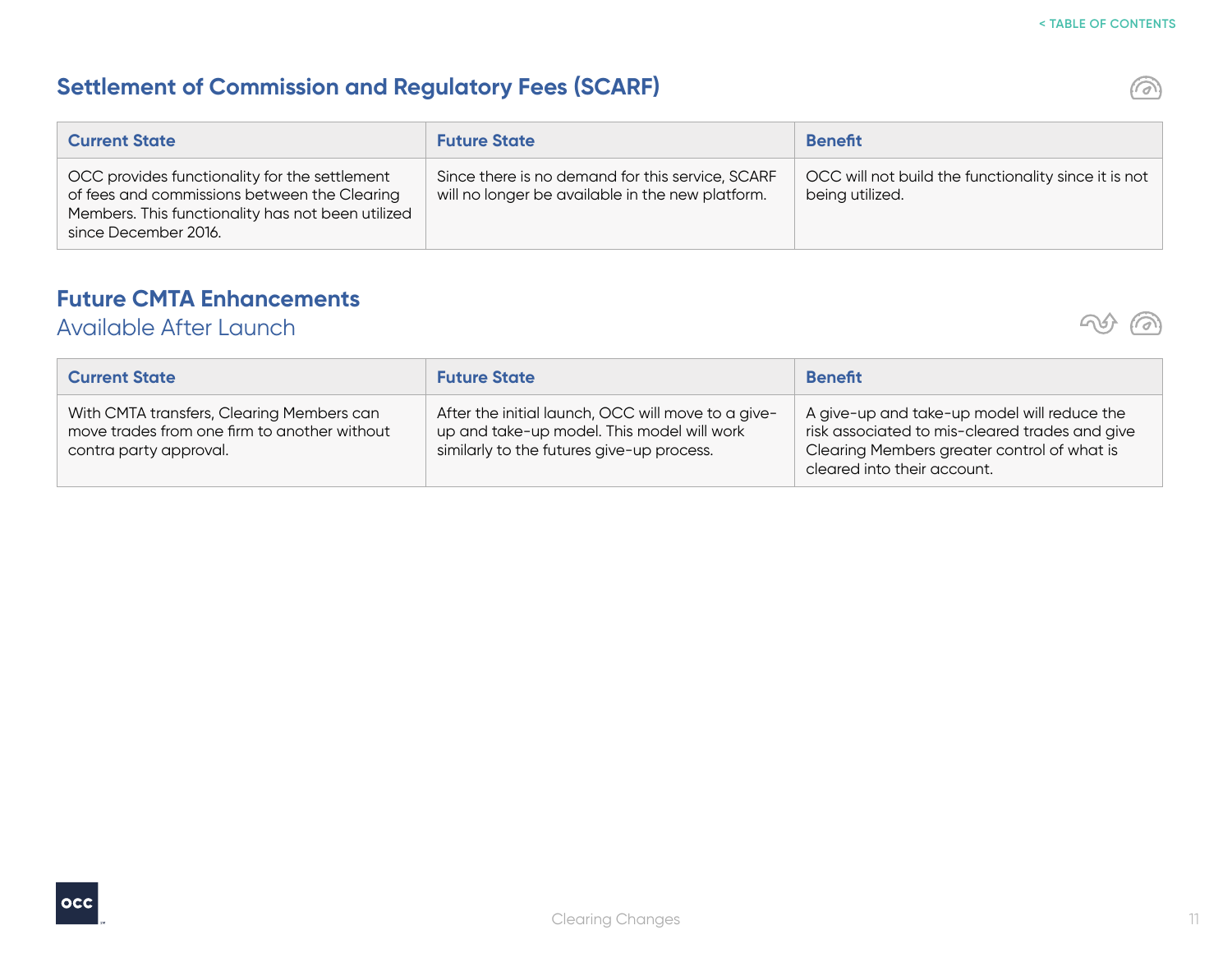#### **Transfer of Accounts renamed to External Transfers**

#### **Reversals**



| <b>Current State</b>                                                                                                                                                                               | <b>Future State</b>                                                                                                                                                                                                                             | <b>Benefit</b>                                                                                                             |
|----------------------------------------------------------------------------------------------------------------------------------------------------------------------------------------------------|-------------------------------------------------------------------------------------------------------------------------------------------------------------------------------------------------------------------------------------------------|----------------------------------------------------------------------------------------------------------------------------|
| Reversals are not supported for post trade<br>activity. To reverse a matched transfer of<br>account, Clearing Members must reverse the<br>entry in ENCORE and the contra party must<br>approve it. | For matched transfer of accounts, Clearing<br>Members will have new functionality that will<br>reverse the transaction and generate a reversing<br>entry. Either party can generate the reversal, but<br>it will require contra party approval. | Clearing Members have a simplified process that<br>saves them time with not having to retype the<br>reversing transaction. |

#### **Transfer Totals**

| <b>Current State</b>                                                                                                                           | <b>Future State</b>                                                                                                                                                                                                          | <b>Benefit</b>                                                                                       |
|------------------------------------------------------------------------------------------------------------------------------------------------|------------------------------------------------------------------------------------------------------------------------------------------------------------------------------------------------------------------------------|------------------------------------------------------------------------------------------------------|
| Contra parties approve External Transfers via<br>screens for files that Clearing Members submit,<br>or via email for two-sided transfer files. | Contra parties can approve External Transfers<br>via screens. They will be able to see information<br>on the transfer and decide to accept or reject.<br>Two-sided transfer files are no longer allowed to<br>minimize risk. | Clearing Members see the transfer<br>before accepting it, increasing efficiency<br>and transparency. |

#### **Bulk Transfers**



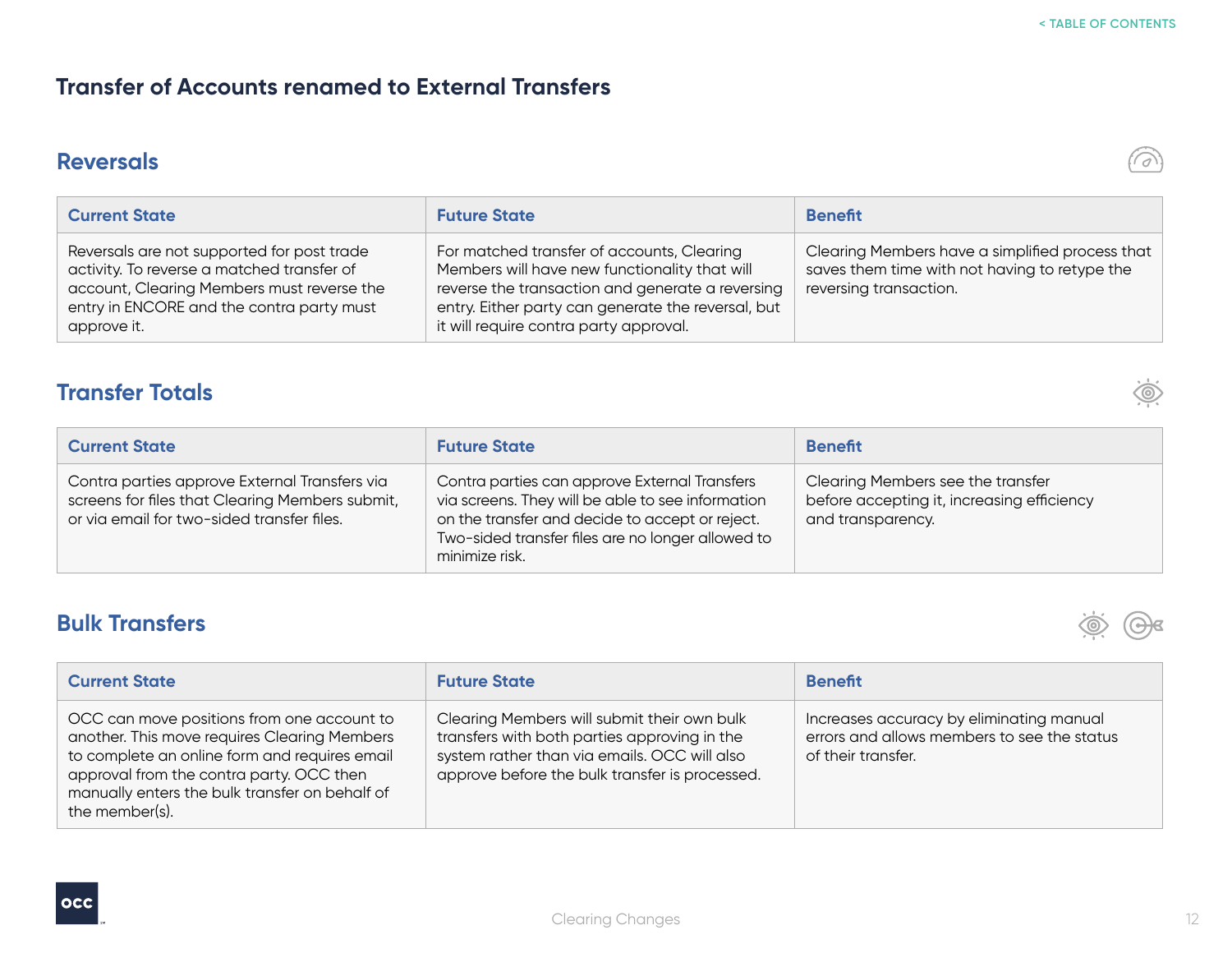## <span id="page-12-0"></span>**Positions**

## **Excess Closing Buy and Sell Columns**

| <b>Current State</b>                                                                                                                                                                                                                                                                                                   | <b>Future State</b>                                                                                                           | <b>Benefit</b>                                                                                                  |
|------------------------------------------------------------------------------------------------------------------------------------------------------------------------------------------------------------------------------------------------------------------------------------------------------------------------|-------------------------------------------------------------------------------------------------------------------------------|-----------------------------------------------------------------------------------------------------------------|
| An excess closing transaction occurs when a<br>closing trade or post trade contract quantity<br>is greater than the position quantity. When this<br>happens, the transaction will create an opening<br>buy or sell for the remainder. Today, excess<br>buys or sells can be seen in italics on the<br>position screen. | New columns on the screen will show Clearing<br>Members the excess buy or sell quantities<br>associated with the transaction. | These additional columns provide Clearing<br>Members with a clearer view of the excess<br>closing transactions. |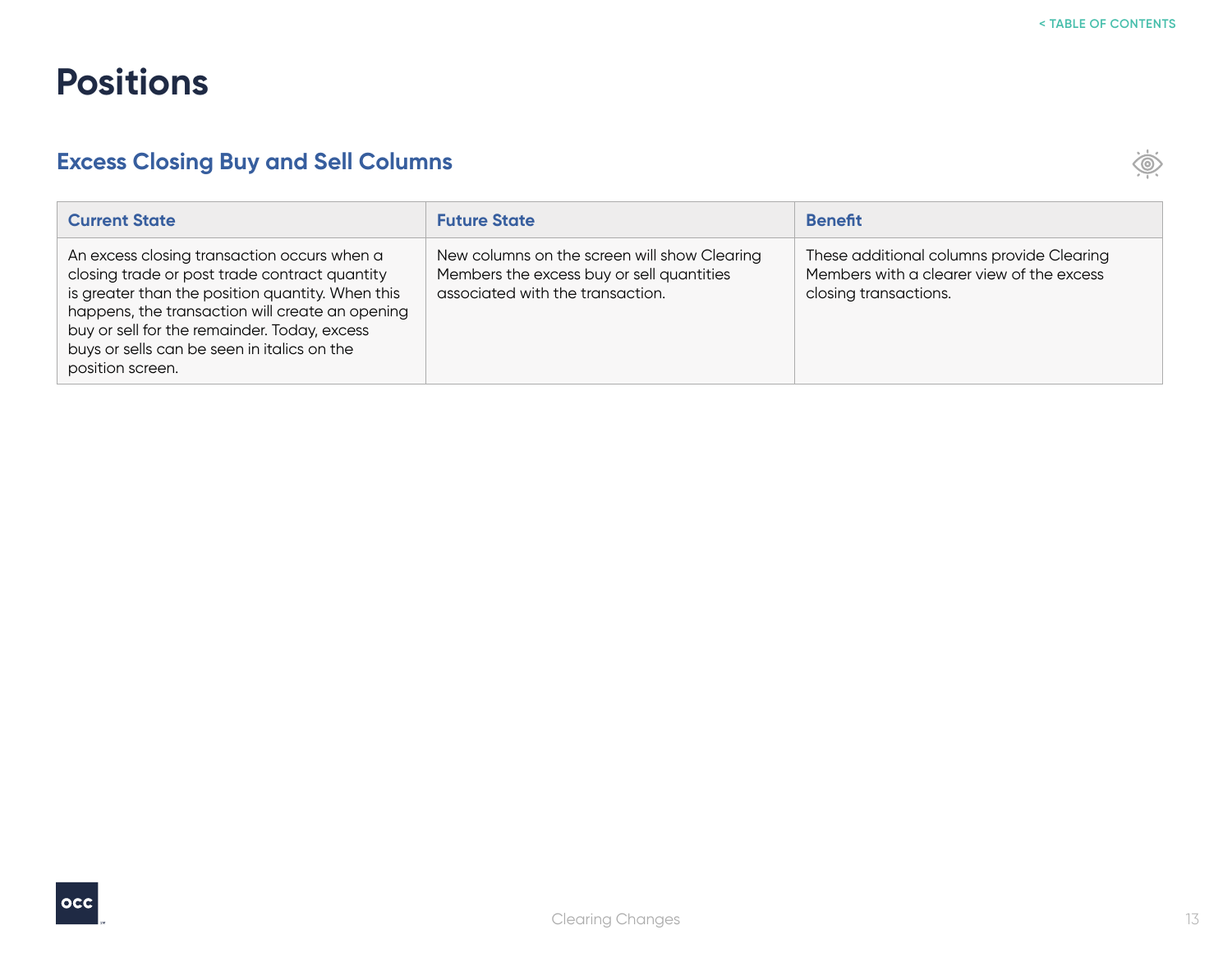# <span id="page-13-0"></span>**Futures Give-Ups and Post Trades**

With the modular platform, OCC has completely overhauled the futures give-up process to align it more closely with industry standard futures processing. OCC is committed to make continual updates to this process and will roll out additional features after launch. The allocation process will be renamed to the give-up/take up process. The give-up is the action of giving a trade to another firm. The take up is the action by the contra firm to accept the give-up.

It is important to note that ENCORE currently moves positions with the allocation and give-up process and simply references trades. Instead of this being a position management process, the give-up process will now be a trade management function, which means trades and not positions will be moved.

#### **Ability to Further Allocate Claimed Give-Ups**

| <b>Current State</b>                                                    | <b>Future State</b>                                                                                                                                                 | <b>Benefit</b>                                                         |
|-------------------------------------------------------------------------|---------------------------------------------------------------------------------------------------------------------------------------------------------------------|------------------------------------------------------------------------|
| Clearing Members are not able to give-up a<br>trade once it is claimed. | Clearing Members will have the ability to further<br>allocate a trade once it is claimed and see full<br>traceability from original trade through final<br>qive-up. | Clearing Members have more flexibility to further<br>allocate a trade. |

#### **Prevent 'Over-Allocating'**

| <b>Current State</b>                                                                                                                           | <b>Future State</b>                                                                                                  | <b>Benefit</b>                                                                                   |
|------------------------------------------------------------------------------------------------------------------------------------------------|----------------------------------------------------------------------------------------------------------------------|--------------------------------------------------------------------------------------------------|
| ENCORE moves positions, not trades. The current<br>system references the position, allowing for the<br>possibility to 'over allocate' a trade. | It will not be possible for Clearing Members to<br>move a trade quantity that is greater than the<br>original trade. | This change may help prevent regulatory issues<br>with Clearing Members over-allocating a trade. |



Clearing Changes



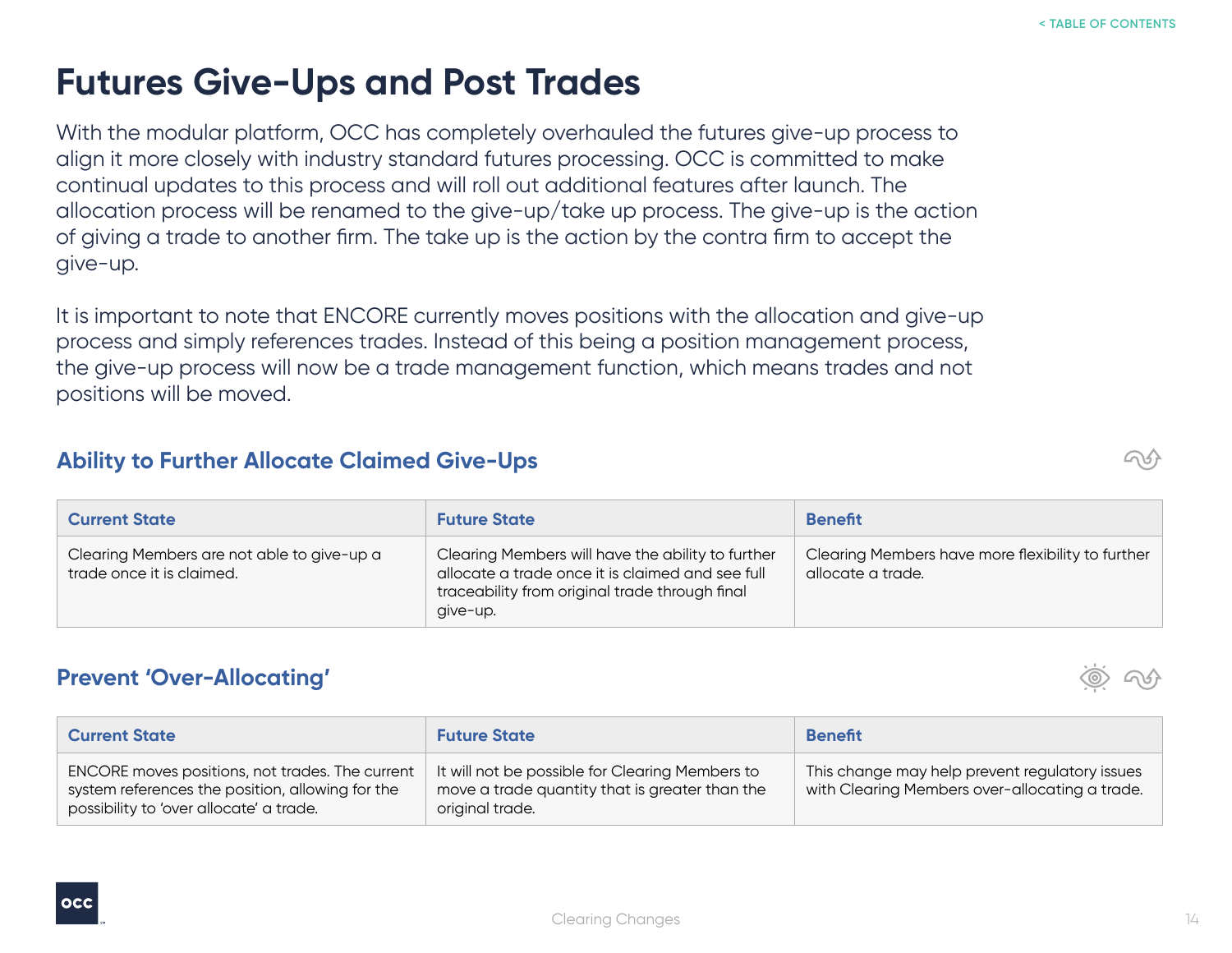## **Open and Close Indicators**

| . .     |  |  |
|---------|--|--|
| w       |  |  |
| ×<br>-- |  |  |

| <b>Current State</b>                                                     | <b>Future State</b>                                                                                                                                                                                                                     | <b>Benefit</b>                                                                                                                                                                                                                          |
|--------------------------------------------------------------------------|-----------------------------------------------------------------------------------------------------------------------------------------------------------------------------------------------------------------------------------------|-----------------------------------------------------------------------------------------------------------------------------------------------------------------------------------------------------------------------------------------|
| Clearing Members are required to indicate open<br>and close on give-ups. | Clearing Members are no longer required to<br>indicate open and close on give-ups. Any give-<br>up that is not coded will default to an opening<br>transaction. Clearing Members can choose to<br>change the open and close indicators. | Open and Close indicators are not an industry<br>standard for futures. Clearing Members have<br>requested that if give-ups are not marked, they<br>default to open. This change will bring OCC<br>more in line with industry standards. |

## **Ability to Give-Up Trade from Previous Days**

| <b>Current State</b>                                                                                                                                                                                                                                   | <b>Future State</b>                                                                                               | <b>Benefit</b>                                                                                                         |
|--------------------------------------------------------------------------------------------------------------------------------------------------------------------------------------------------------------------------------------------------------|-------------------------------------------------------------------------------------------------------------------|------------------------------------------------------------------------------------------------------------------------|
| Clearing Members are only able to give-up<br>current day trades from the Trade Inquiry screen<br>in ENCORE. This limitation has caused frustration<br>for members over the years if Clearing Members<br>needed to give-up activity from previous days. | Clearing Members will be able to select trades<br>from the current day or previous five days and<br>give them up. | Clearing Members will have the flexibility to<br>give-up current day trades and trades from<br>the previous five days. |

## **Enhanced Grouping and Average Pricing Abilities**

| <b>Current State</b>                                                                                               | <b>Future State</b>                                                                                                                                                                                                                                                               | <b>Benefit</b>                                                                                       |
|--------------------------------------------------------------------------------------------------------------------|-----------------------------------------------------------------------------------------------------------------------------------------------------------------------------------------------------------------------------------------------------------------------------------|------------------------------------------------------------------------------------------------------|
| Clearing Members do not use ENCORE's limited<br>average pricing capabilities due to operational<br>inefficiencies. | Clearing Members have access to arrange<br>trades into an average price group. Trades<br>can be added or removed from the group<br>throughout the day and once the member is<br>ready to give-up the group, it can be finalized<br>and given out to one or many Clearing Members. | Clearing Members will have average<br>pricing capabilities that are easier to<br>manage and execute. |



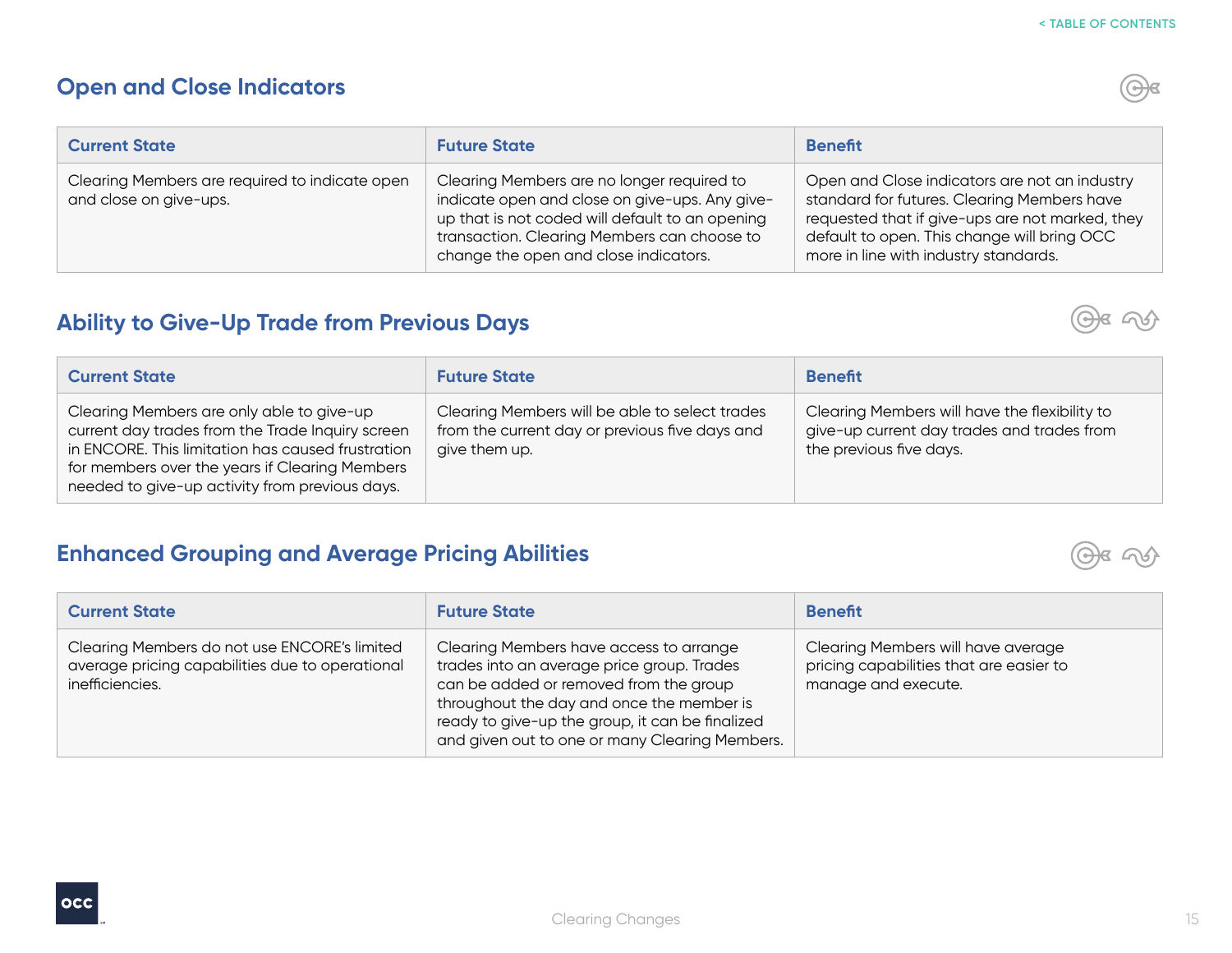## **Reversals**

 $\bigoplus$   $\bigoplus$ 

| <b>Current State</b>                                                                                                                                                     | <b>Future State</b>                                                                                                                                                                                                                                                                                     | <b>Benefit</b>                                                                                                        |
|--------------------------------------------------------------------------------------------------------------------------------------------------------------------------|---------------------------------------------------------------------------------------------------------------------------------------------------------------------------------------------------------------------------------------------------------------------------------------------------------|-----------------------------------------------------------------------------------------------------------------------|
| Reversals are not supported for allocations. To<br>reverse claimed allocations, Clearing Members<br>typically submit a transfer of account to move<br>the position back. | For claimed give-ups, Clearing Members<br>will have new functionality that reverses the<br>transaction and generates a reversing entry.<br>Either party can initiate the reversal, but it will<br>require contra party approval.<br>Reversals must be initiated on the date the<br>give-up was claimed. | Clearing Members have a simplified process,<br>saving them time by not having to retype the<br>reversing transaction. |

## **Account Type on Give-Ups**

| <b>Current State</b>                                                                                 | <b>Future State</b>                                                                                                                                                                                                              | <b>Benefit</b>                                                                                                                                                                      |
|------------------------------------------------------------------------------------------------------|----------------------------------------------------------------------------------------------------------------------------------------------------------------------------------------------------------------------------------|-------------------------------------------------------------------------------------------------------------------------------------------------------------------------------------|
| On allocations, OCC requires Clearing Members<br>to populate the account type on the<br>contra side. | The Clearing Member entering a give-up does<br>not need to indicate the account type on the<br>contra side. It will be the take-up Clearing<br>Member claiming the give-up who will be<br>required to indicate the account type. | This change requires the take-up Clearing<br>Member to indicate the account where the<br>give-up should be processed, allowing more<br>flexibility for the take-up Clearing Member. |

## **Give-Ups within the same CMO**

| <b>Current State</b>                                                  | <b>Future State</b>                                                                                                                                                                                           | <b>Benefit</b>                                                   |
|-----------------------------------------------------------------------|---------------------------------------------------------------------------------------------------------------------------------------------------------------------------------------------------------------|------------------------------------------------------------------|
| In ENCORE, give-ups are automatically claimed<br>within the same CMO. | If there is a give-up within the same CMO,<br>Clearing Members will be required to accept<br>them. They do have an option of setting up<br>a give-up agreement, which will automate<br>accepting the give-up. | Clearing Members will have alignment with<br>industry standards. |

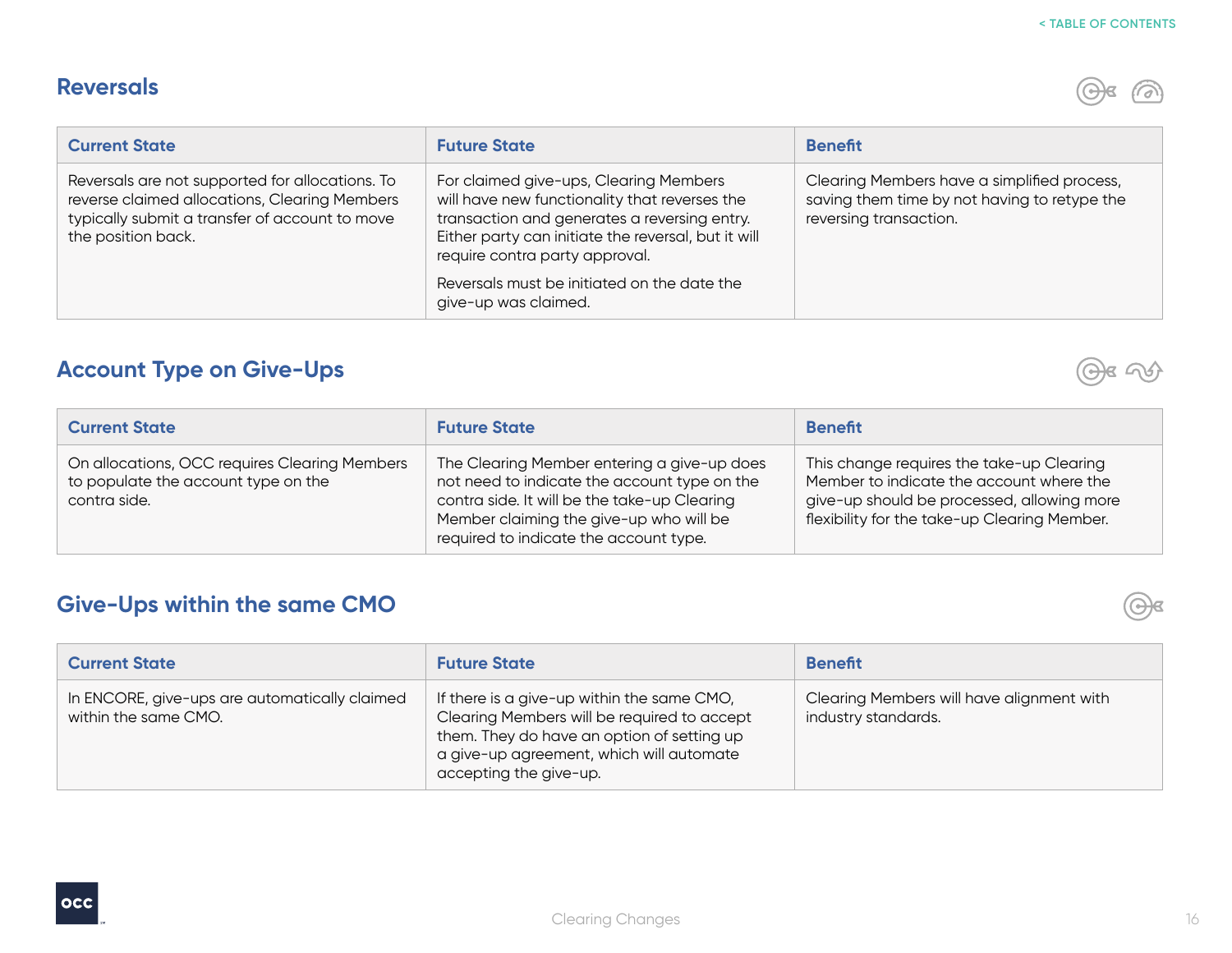## **Give-Ups must be entered using the OCC Trade ID**



| <b>Current State</b>                                                                                                    | <b>Future State</b>                                                                                                                                                                        | <b>Benefit</b>                                                                                             |
|-------------------------------------------------------------------------------------------------------------------------|--------------------------------------------------------------------------------------------------------------------------------------------------------------------------------------------|------------------------------------------------------------------------------------------------------------|
| In ENCORE, allocations use the Exchange<br>Trade ID as the unique identifier to connect the<br>allocation to the trade. | The give-up must use the OCC Trade ID in order<br>to connect the give-up to the trade. The original<br>exchange Trade will contain both the exchange<br>and OCC trade ID for traceability. | This change will improve the ability for<br>Clearing Members to track give-ups within<br>the new platform. |

## **Morning PCS**



| <b>Current State</b>                                                                                                                                                                    | <b>Future State</b>                                                                                                                                                                                                                                                                                                                                                                                  | <b>Benefit</b>                                                                                                                                   |
|-----------------------------------------------------------------------------------------------------------------------------------------------------------------------------------------|------------------------------------------------------------------------------------------------------------------------------------------------------------------------------------------------------------------------------------------------------------------------------------------------------------------------------------------------------------------------------------------------------|--------------------------------------------------------------------------------------------------------------------------------------------------|
| Clearing Members can use the CFTC Open<br>Interest Correction Screen to update their open<br>interest for CFTC reporting. This activity does not<br>generate adjustments within ENCORE. | OCC will eliminate the CFTC Open Interest<br>Correction Screen and will instead accept PCS<br>transactions that Clearing Members submit the<br>next day. Once processed, these files will update<br>the positions at OCC and the reported open<br>interest. Clearing Members who miss the evening<br>PCS cutoff or need to send corrections will have<br>until 8:00 am CT the next business morning. | Clearing Members will have more flexibility to<br>correct open interest for regulatory reporting.<br>This change aligns with industry practices. |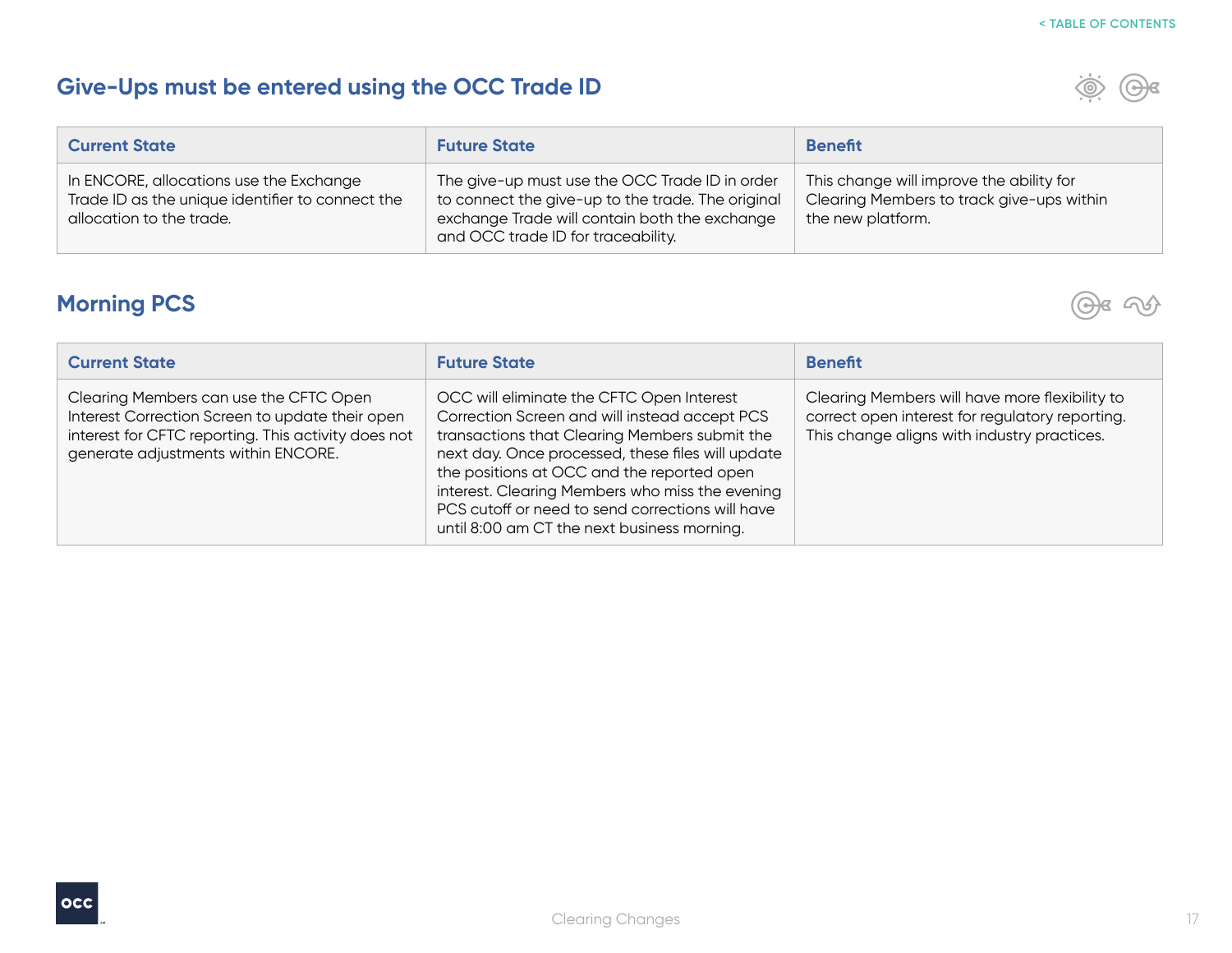# <span id="page-17-0"></span>**Exercises and Expiration**

## **CSV Uploads**

 $\circledcirc$ にしょ

| <b>Current State</b>                                                                                                                                                                                                  | <b>Future State</b>                                                                                | <b>Benefit</b>                                                                                                             |
|-----------------------------------------------------------------------------------------------------------------------------------------------------------------------------------------------------------------------|----------------------------------------------------------------------------------------------------|----------------------------------------------------------------------------------------------------------------------------|
| Clearing Members can only submit exercise<br>instructions or contrary instructions via screen,<br>MQ or file. If there are any technical difficulties,<br>Clearing Members have no alternative way to<br>send a file. | Clearing Members will have an alternative way<br>to upload exercises, EEDs, or DNEDs via csv file. | Clearing Members gain an alternative way to<br>submit a file to OCC, increasing the user's ability<br>to continue working. |

## **Viewing Exercises and Assignments**



 $\bigotimes$ 

| <b>Current State</b>                  | <b>Future State</b>                       | <b>Benefit</b>                                   |
|---------------------------------------|-------------------------------------------|--------------------------------------------------|
| Exercises and assignments are located | Clearing Members will see exercises and   | Clearing Members will see all information on one |
| on separate screens.                  | assignments displayed on the same screen. | screen, allowing for more efficient processing.  |

## **Viewing Expiring Instructions**

| <b>Current State</b>                                                                                                                                                                                  | <b>Future State</b>                                                                                                                                                                                        | <b>Benefit</b>                                                                                                                                                                                                                      |
|-------------------------------------------------------------------------------------------------------------------------------------------------------------------------------------------------------|------------------------------------------------------------------------------------------------------------------------------------------------------------------------------------------------------------|-------------------------------------------------------------------------------------------------------------------------------------------------------------------------------------------------------------------------------------|
| Clearing Members can view non-expiring<br>exercises that are submitted across the<br>entire membership. They can only see the<br>series submitted for an exercise, not the<br><b>Clearing Member.</b> | Clearing Members will also have access to<br>see expiration instruction submitted across<br>the membership. They will only see the<br>series submitted for an exercise, not the<br><b>Clearing Member.</b> | Clearing Members will have information to<br>support them with their reconciliation process.<br>For example, if they have a break on a short<br>expiring position, they will try to reconcile it if<br>there is a pending exercise. |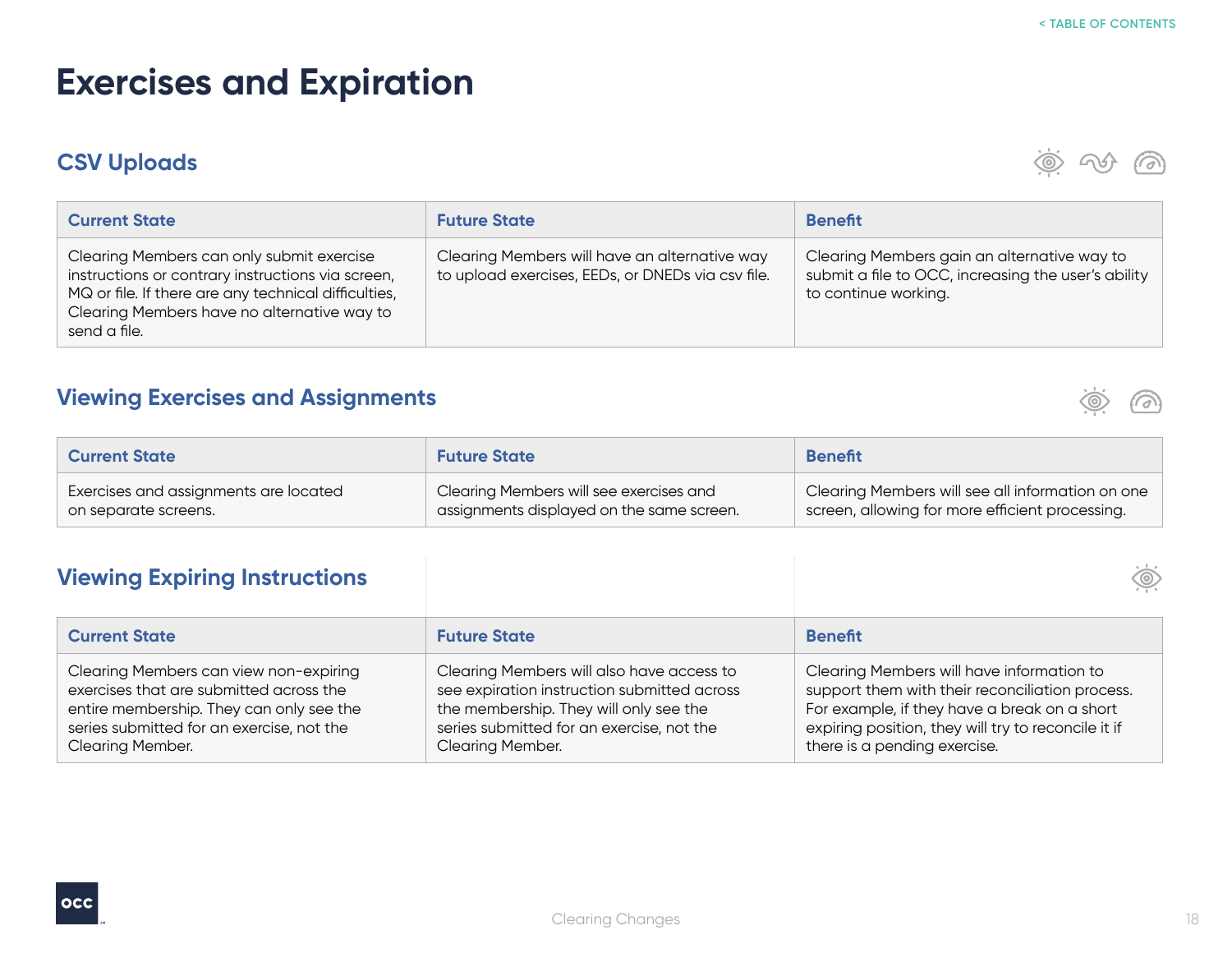## **Warning and Alerts**



 $\widehat{(\mathcal{D})}$ 

| <b>Current State</b>                                                                                                                                                                                                                                                                                                                                                                                                                                                   | <b>Future State</b>                                                                                                                                                                                                                                                                                                                                                                                                                       | <b>Benefit</b>                                                                                                   |
|------------------------------------------------------------------------------------------------------------------------------------------------------------------------------------------------------------------------------------------------------------------------------------------------------------------------------------------------------------------------------------------------------------------------------------------------------------------------|-------------------------------------------------------------------------------------------------------------------------------------------------------------------------------------------------------------------------------------------------------------------------------------------------------------------------------------------------------------------------------------------------------------------------------------------|------------------------------------------------------------------------------------------------------------------|
| Because ENCORE does not send alerts, OCC<br>calls Clearing Members when they have an<br>out-of-the-money exercise above \$10,000 or<br>do not have enough long positions to cover<br>their exercise. We also call Clearing Members<br>on expiring positions when they have an in-<br>the-money not exercised or out-of-the-money<br>exercised, and the dollar extensions are greater<br>than \$10,000. Clearing Members can also run a<br>report for expiring options. | For non-expiring options, Clearing Members<br>will be alerted to out-of-the-money dollar<br>extensions above \$10,000 threshold, and<br>insufficient positions. These alerts will appear<br>on their dashboard and on the Exercise screen.<br>They will also be alerted to dollar extensions<br>above \$10,000 for expiring positions. As a result,<br>OCC will no longer call Clearing Members for<br>expiring and non-expiring options. | Clearing Members will receive automated<br>notifications on non-expiring exercises and<br>expiring instructions. |

## **Viewing Expiration Information**

| <b>Current State</b>                                                                                                                                          | <b>Future State</b>                                                                                                                                                         | <b>Benefit</b>                                                                                                               |
|---------------------------------------------------------------------------------------------------------------------------------------------------------------|-----------------------------------------------------------------------------------------------------------------------------------------------------------------------------|------------------------------------------------------------------------------------------------------------------------------|
| Expiring Exercise Declaration (EED)s and<br>Do Not Exercise Declaration (DNED)s and<br>Exercise by Exception (Ex-by-Ex) are<br>displayed on separate screens. | EEDs, DNEDs and Ex-by-Ex will all be displayed<br>on the same screen allowing the Clearing<br>Members to see all information on their expiring<br>position from one screen. | Clearing Members will see all expiring<br>information on one screen, allowing for a more<br>efficient expiration processing. |

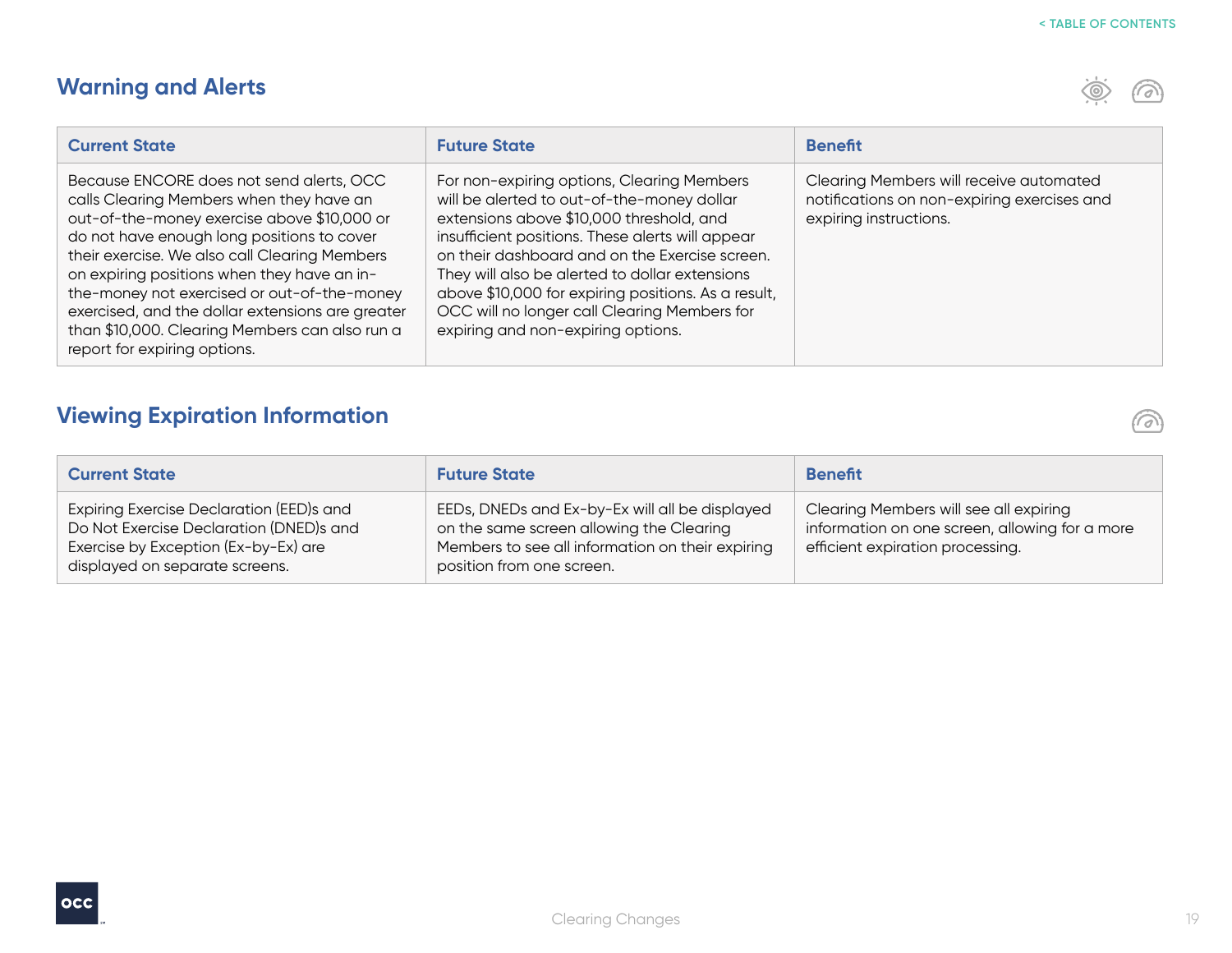## **Expiring Exercise Declaration (EED) and Do Not Exercise Declaration (DNED) Changes**



| <b>Current State</b>                                                                                                                                                                                                                                                      | <b>Future State</b>                                                                                                                                                                                                                                                                                                                                                                                              | <b>Benefit</b>                                                                                                                                                                                                                                                                                                                                                                                 |
|---------------------------------------------------------------------------------------------------------------------------------------------------------------------------------------------------------------------------------------------------------------------------|------------------------------------------------------------------------------------------------------------------------------------------------------------------------------------------------------------------------------------------------------------------------------------------------------------------------------------------------------------------------------------------------------------------|------------------------------------------------------------------------------------------------------------------------------------------------------------------------------------------------------------------------------------------------------------------------------------------------------------------------------------------------------------------------------------------------|
| Today, OCC accepts EEDs and DNEDs, and<br>processes the first one received for each series/<br>account.<br>EEDs can be used to not exercise in the money<br>options or exercise an out-of-the-money option.<br>DNEDs are used to not exercise an in-the-<br>money option. | Members can submit both an EED and DNED for<br>the same series and with the understanding that<br>the contrary exercise instruction will be executed<br>based on the final price of the underlying.<br>For customer and firm accounts, EEDs will only<br>be used to exercise out-of-the-money options<br>and DNEDs will be used to not exercise in-the-<br>money options.                                        | Clearing Members can submit both types<br>of transactions, and OCC will process the<br>correct one for the customer and firm accounts.<br>Allowing Clearing Members to submit both<br>types of transactions is especially useful when<br>a closing price is expected to be very close to<br>a strike price, and separate accounts within the<br>omnibus account submit different instructions. |
|                                                                                                                                                                                                                                                                           | For market-maker accounts, OCC will<br>continue to process the first instruction<br>(EED/DNED) received.                                                                                                                                                                                                                                                                                                         |                                                                                                                                                                                                                                                                                                                                                                                                |
|                                                                                                                                                                                                                                                                           | Example:                                                                                                                                                                                                                                                                                                                                                                                                         |                                                                                                                                                                                                                                                                                                                                                                                                |
|                                                                                                                                                                                                                                                                           | In a Clearing Member's customer account, there<br>are positions held by three different customers<br>on the same option.                                                                                                                                                                                                                                                                                         |                                                                                                                                                                                                                                                                                                                                                                                                |
|                                                                                                                                                                                                                                                                           | • Customer A submits instructions to exercise no<br>matter what.                                                                                                                                                                                                                                                                                                                                                 |                                                                                                                                                                                                                                                                                                                                                                                                |
|                                                                                                                                                                                                                                                                           | • Customer B wants the position exercised if it<br>is in-the-money, and therefore doesn't submit<br>any instructions.                                                                                                                                                                                                                                                                                            |                                                                                                                                                                                                                                                                                                                                                                                                |
|                                                                                                                                                                                                                                                                           | • Customer C does not want the exercise no<br>matter what.                                                                                                                                                                                                                                                                                                                                                       |                                                                                                                                                                                                                                                                                                                                                                                                |
|                                                                                                                                                                                                                                                                           | The Clearing Member can submit the EED for<br>customer A's request and the DNED for customer<br>C's request and if the position ends in-the-<br>money, it will ignore the EED, process the DNED<br>and exercise the long quantity reduced by<br>the DNED. This process reduces the need for<br>Clearing Members to update quantities in the<br>Exercise by Exception screen after prices have<br>been finalized. |                                                                                                                                                                                                                                                                                                                                                                                                |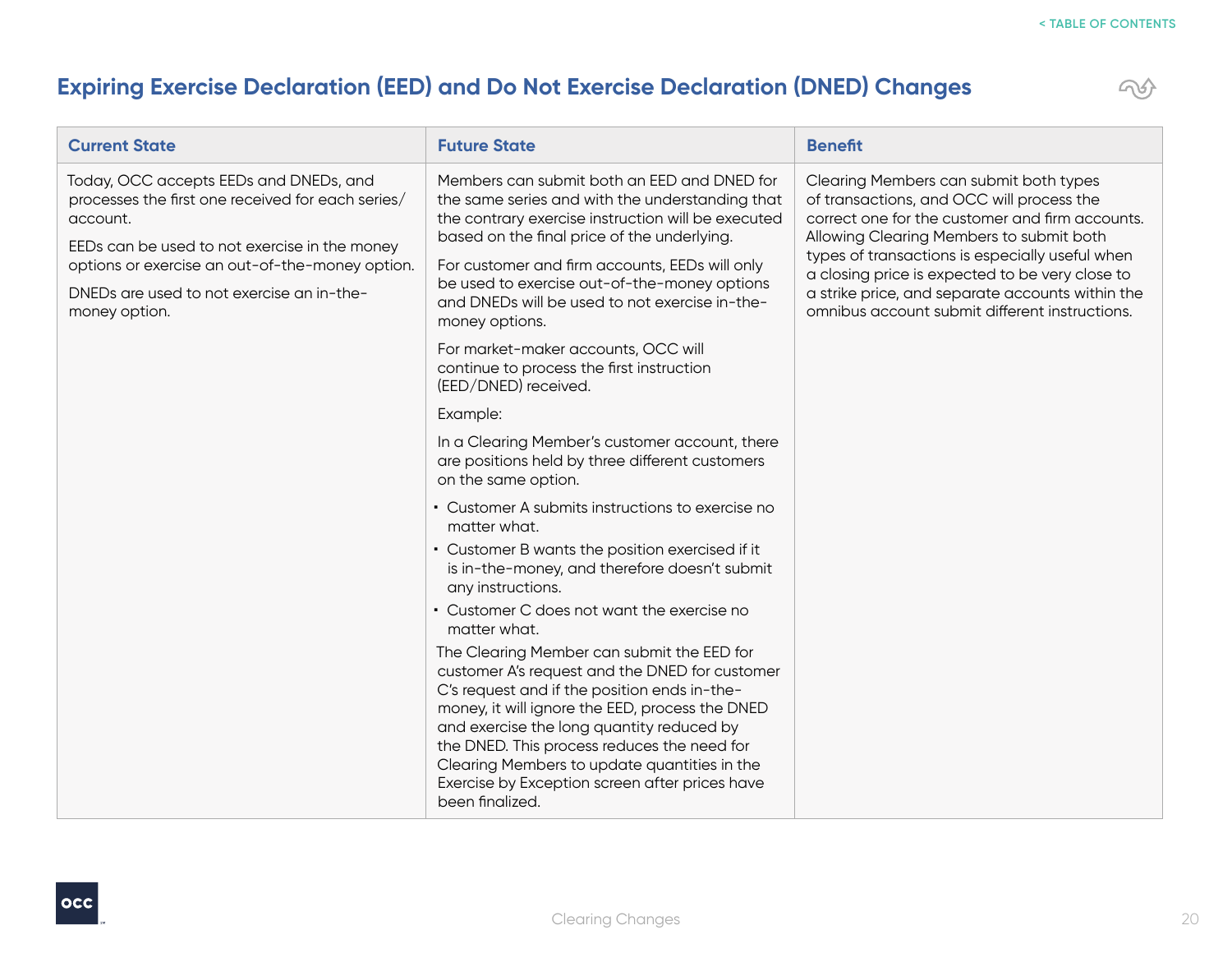## **Late Contrary Intentions**

| <b>Current State</b>                                                   | <b>Future State</b>                                                                                                                                               | <b>Benefit</b>                                                                     |
|------------------------------------------------------------------------|-------------------------------------------------------------------------------------------------------------------------------------------------------------------|------------------------------------------------------------------------------------|
| Contrary instructions that are deemed late<br>cannot easily be viewed. | Clearing Members will have a clear indicator<br>of 'late' contraries that will be reported to<br>regulators and they will be marked late on a<br>real-time basis. | Clearing Members can see what transactions<br>will be reported late to regulators. |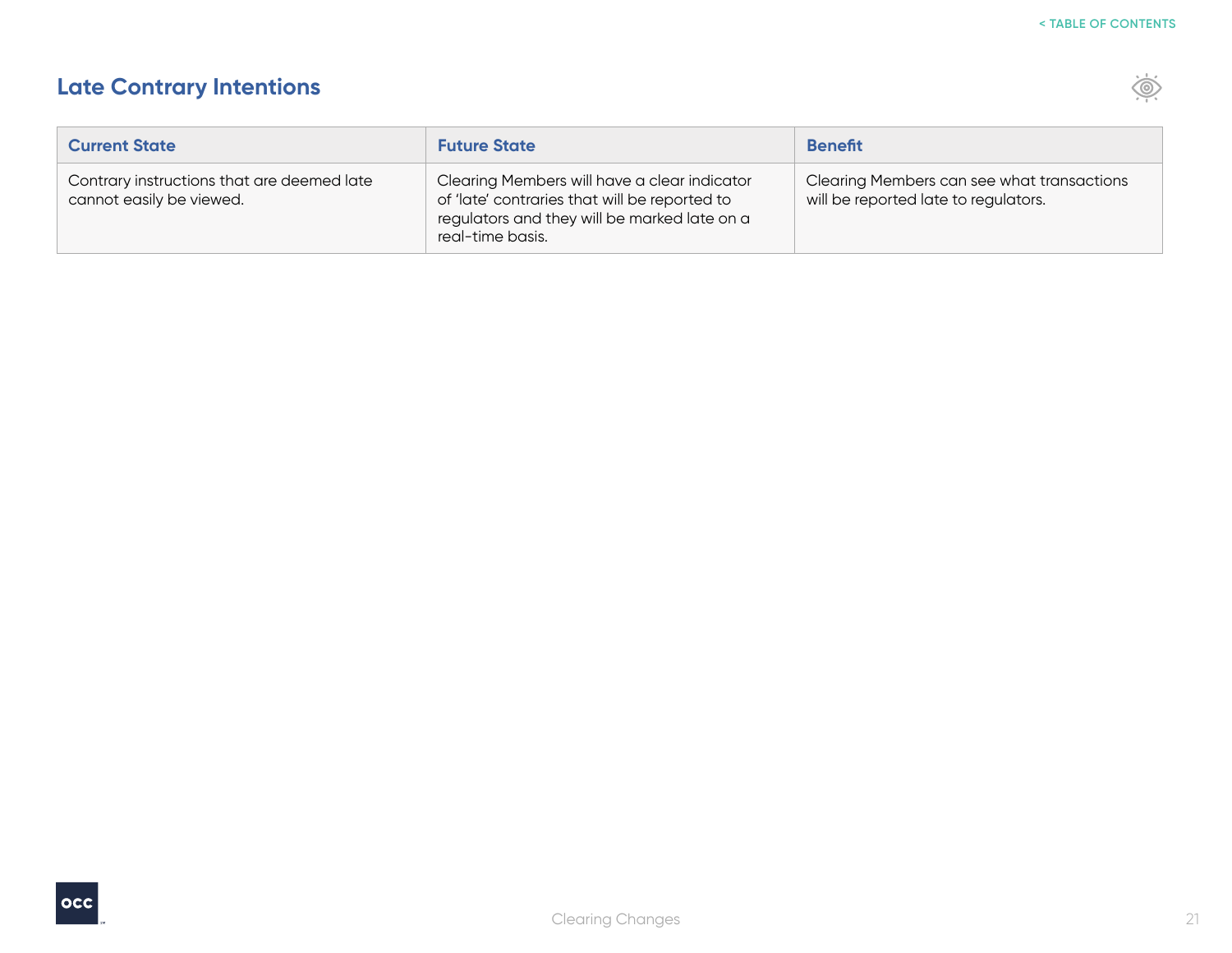# <span id="page-21-0"></span>**Agreements**

## **CMTA Agreements**

### **Trade Sources**

| <b>Current State</b>                                                                                                     | <b>Future State</b>                                                    | <b>Benefit</b>                                                                                                                                                                                                   |
|--------------------------------------------------------------------------------------------------------------------------|------------------------------------------------------------------------|------------------------------------------------------------------------------------------------------------------------------------------------------------------------------------------------------------------|
| The trade source is required on all CMTA<br>Agreements. Most Clearing Members set up<br>agreements on all trade sources. | Trade sources will no longer be required on<br><b>CMTA Agreements.</b> | The agreements are between the Clearing<br>Members and they are not limited to certain<br>trade sources. Clearing Members will no longer<br>have to update their agreements when new<br>trade sources are added. |

## **Pending CMTA Agreements**

| <b>Current State</b>                                        | <b>Future State</b>                                                                                                                                                                                           | <b>Benefit</b>                                                                                                                                                                           |
|-------------------------------------------------------------|---------------------------------------------------------------------------------------------------------------------------------------------------------------------------------------------------------------|------------------------------------------------------------------------------------------------------------------------------------------------------------------------------------------|
| CMTA Agreements can sit in a Pending state<br>indefinitely. | A counter party is alerted and will need to<br>approve CMTA Agreements to make them valid.<br>OCC will purge all pending agreements if the<br>counterparty does not take action within five<br>business days. | By purging agreements that are pending<br>beyond five business days, OCC eliminates<br>unapproved agreements and limits the<br>risk of counter parties approving outdated<br>agreements. |

## **Settlement of Commission and Regulatory Fees (SCARF)**

| <b>Current State</b>                                                                                                                                                                                           | <b>Future State</b>                                                              | <b>Benefit</b>                                                                     |
|----------------------------------------------------------------------------------------------------------------------------------------------------------------------------------------------------------------|----------------------------------------------------------------------------------|------------------------------------------------------------------------------------|
| OCC provides functionality for the settlement<br>of fees and commissions between the Clearing<br>Members. The agreement allows Clearing<br>Members to indicate if they want to settle fees<br>and commissions. | Since there is no demand for this service, SCARF<br>will no longer be available. | OCC will not build the functionality since it has<br>not been utilized since 2016. |







**B** 

ふ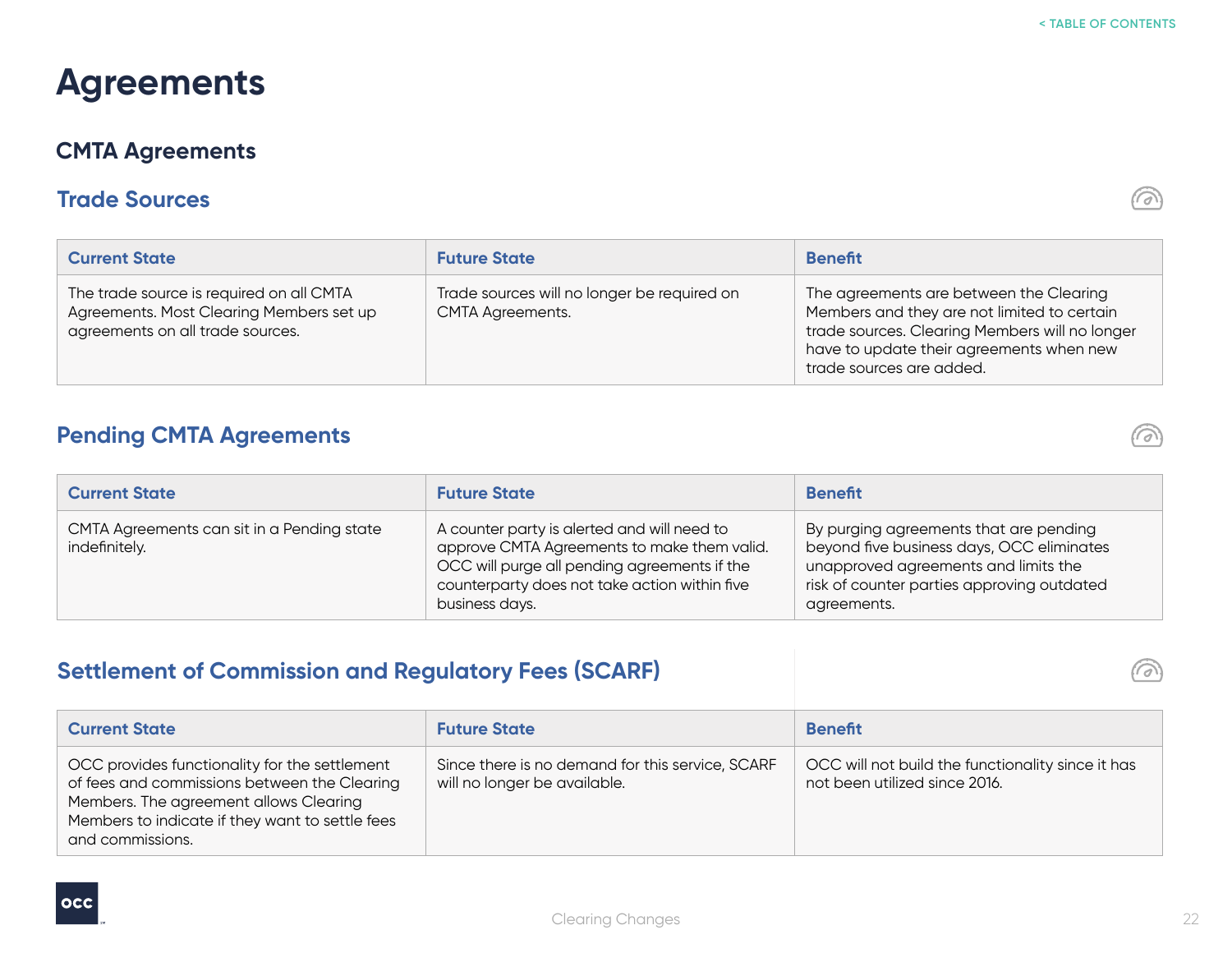#### **Give-Up Agreements**

Allocation Agreements will be renamed to Give-Up Agreements. Below are the changes to Give-Up Agreements.

## **Pending Give-Up Agreements**



| <b>Current State</b>                                           | <b>Future State</b>                                                                                                                                                                           | <b>Benefit</b>                                                                                                                                                                       |
|----------------------------------------------------------------|-----------------------------------------------------------------------------------------------------------------------------------------------------------------------------------------------|--------------------------------------------------------------------------------------------------------------------------------------------------------------------------------------|
| Give Up Agreements can sit in a pending state<br>indefinitely. | A counterparty will need to approve Give-Up<br>Agreements to make them valid. OCC will purge<br>all pending agreements if the counterparty does<br>not take action within five business days. | By purging agreements that are pending<br>beyond five business days, OCC eliminates<br>unapproved agreements and limits the risk of<br>counterparties approving outdated agreements. |

## **Give-Ups with the same CMO**

| <b>Current State</b>                                                                                                         | <b>Future State</b>                                                                                                                                                                                                               | <b>Benefit</b>                                                   |
|------------------------------------------------------------------------------------------------------------------------------|-----------------------------------------------------------------------------------------------------------------------------------------------------------------------------------------------------------------------------------|------------------------------------------------------------------|
| Clearing Members do not need agreements for<br>give-ups within the same CMO. The transactions<br>are automatically accepted. | If there is a give-up within the same CMO,<br>Clearing Members will be required to accept<br>them. They do have an option of setting up a<br>Give-Up Agreement, which will allow for the<br>give-up to be automatically accepted. | Clearing Members will have alignment with<br>industry standards. |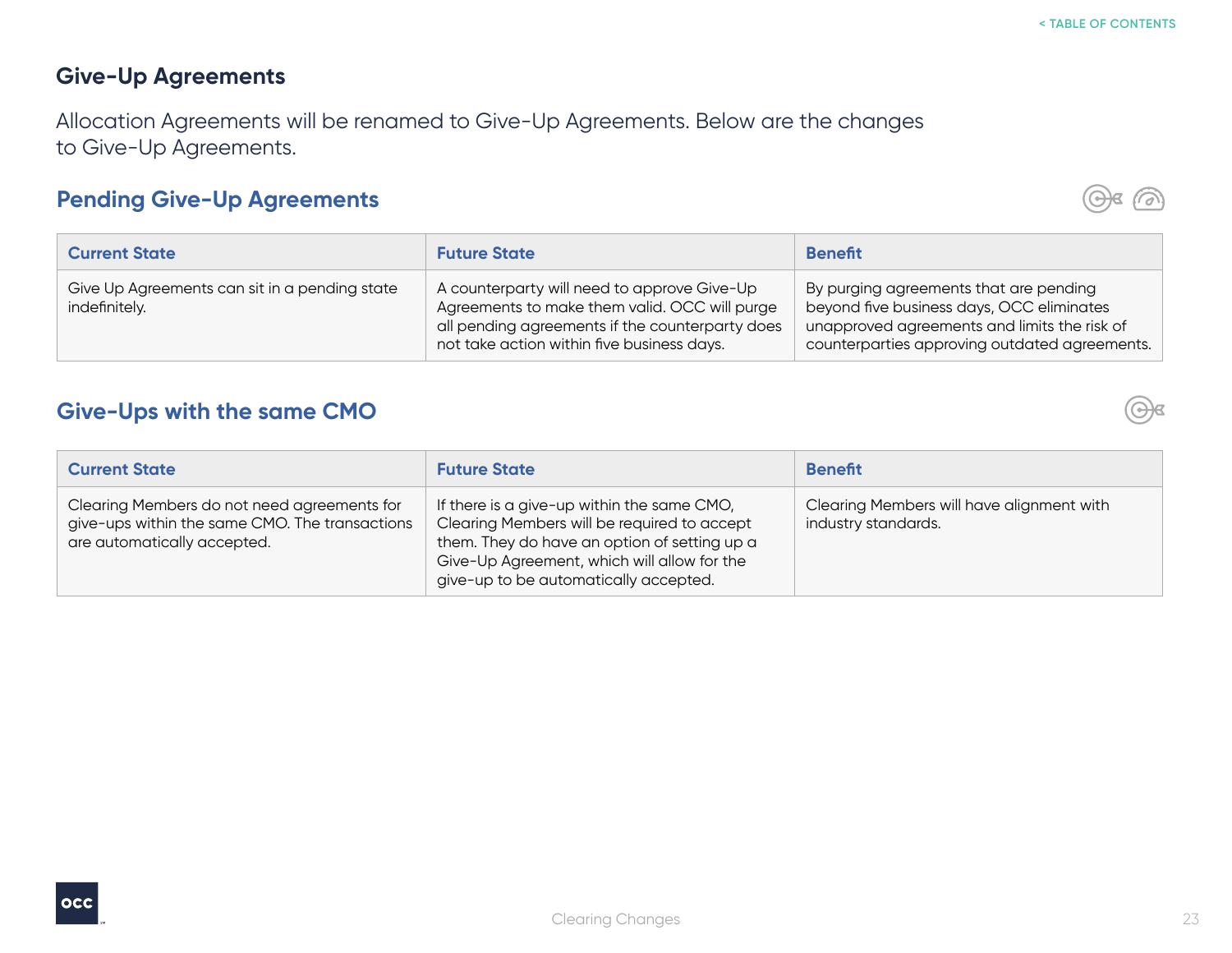## <span id="page-23-0"></span>**Customer Gross Margin Submission**

For CFTC regulated customer segregated futures accounts, OCC receives customer account position information from Clearing Members on a nightly basis. This information is used in our margin processing and may impact the Clearing Member's margin requirement.

| <b>Current State</b>                                                                                                                                                                                  | <b>Future State</b>                                                                                                                                                                                                                                                                                                                                                                                                                                                                                                                                    | <b>Benefit</b>                                                                                                        |
|-------------------------------------------------------------------------------------------------------------------------------------------------------------------------------------------------------|--------------------------------------------------------------------------------------------------------------------------------------------------------------------------------------------------------------------------------------------------------------------------------------------------------------------------------------------------------------------------------------------------------------------------------------------------------------------------------------------------------------------------------------------------------|-----------------------------------------------------------------------------------------------------------------------|
| A file is submitted on nightly basis. If problems<br>exist with the file submitted, OCC and Clearing<br>Members do not know about the problems until<br>margin requirements are calculated overnight. | Clearing Members will continue to submit files,<br>but they will have more transparency into the<br>results of the file submission and the number of<br>records accepted or rejected. They will have<br>visibility into the quantity of long and short<br>positions that will be identified as naked based<br>upon the most recently submitted customer<br>gross margin positions along with current OCC<br>netted positions. The accuracy of the evaluation<br>is dependent upon whether the OCC netted<br>positions are final for the business date. | New visibility allows Clearing Members to<br>identify potential issues and correct them before<br>nightly processing. |
|                                                                                                                                                                                                       | Future state:                                                                                                                                                                                                                                                                                                                                                                                                                                                                                                                                          |                                                                                                                       |
|                                                                                                                                                                                                       | They will have the ability to preview the potential<br>impact of the file submitted before margins run<br>later in the evening. The means to assess what<br>the margin requirement would be is based upon<br>the most recently submitted customer gross<br>margin positions along with the most current<br>OCC netted positions and pricing results. The<br>accuracy of the evaluation is dependent upon<br>whether the OCC netted positions and pricing<br>results are final for the business date.                                                   |                                                                                                                       |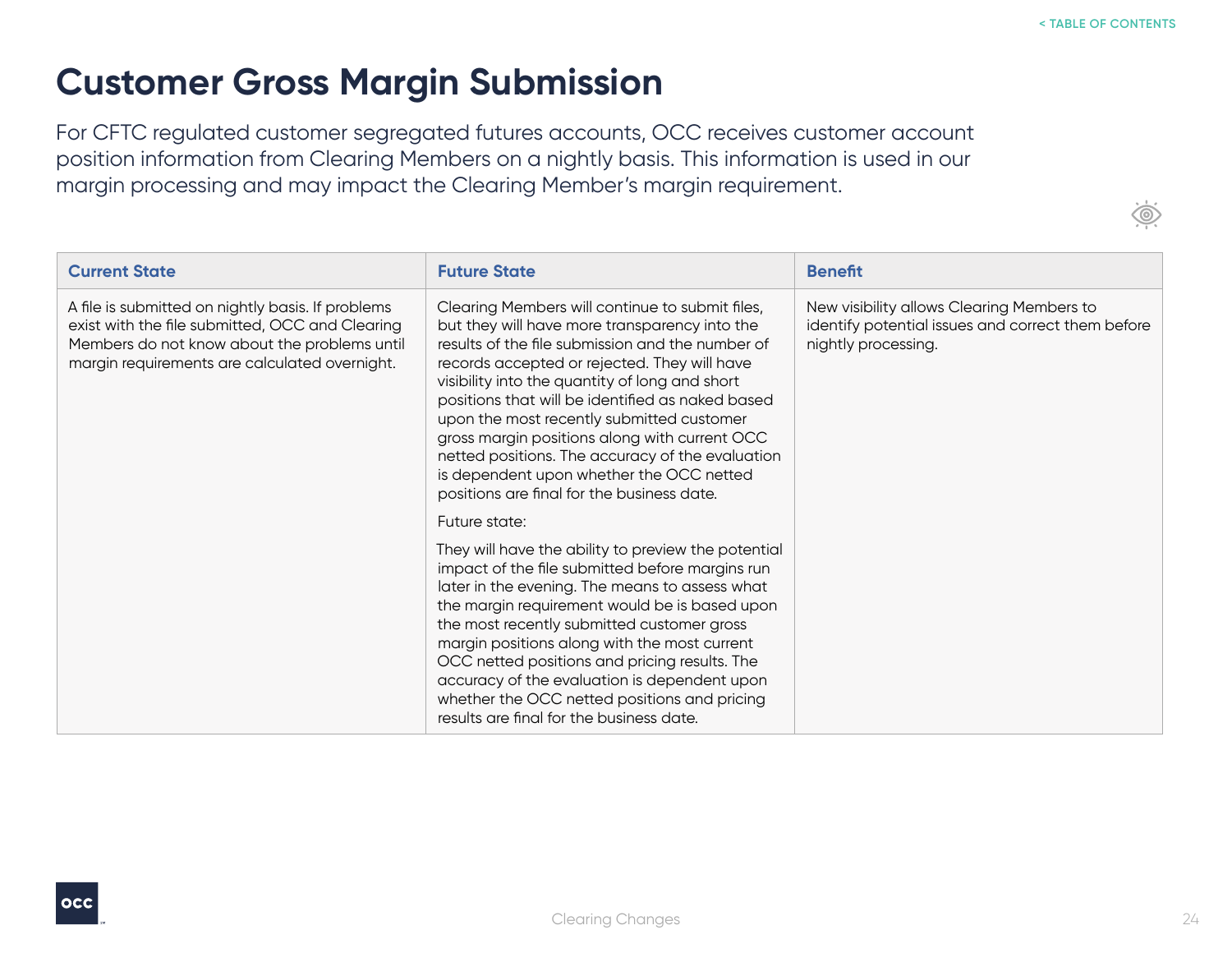# <span id="page-24-0"></span>**Spreads Submission**

To reduce customer account margin requirements by using the value of a long position to offset the short position margin requirement, Clearing Members must be able to provide OCC with a lien against the long option position in accordance with the rules, thus creating an 'unsegregated' long position. These spread instructions can impact the Clearing Member's margin requirement. In the new modular platform, Clearing Members will have more transparency into the file and preview the impact to margin earlier in the evening:

| <b>Current State</b>                                                                                                                                                                                    | <b>Future State</b>                                                                                                                                                                                                                                                                                                                                                                                                                                                                                                                                                                                                       | <b>Benefit</b>                                                                                                         |
|---------------------------------------------------------------------------------------------------------------------------------------------------------------------------------------------------------|---------------------------------------------------------------------------------------------------------------------------------------------------------------------------------------------------------------------------------------------------------------------------------------------------------------------------------------------------------------------------------------------------------------------------------------------------------------------------------------------------------------------------------------------------------------------------------------------------------------------------|------------------------------------------------------------------------------------------------------------------------|
| A file is submitted on a nightly basis. If problems<br>exist with the file submitted, OCC and Clearing<br>Members do not know about the problems until<br>margin requirements are calculated overnight. | Clearing Members will continue to submit files,<br>but they will have more transparency into the<br>results of each file submission and the number<br>of records accepted or rejected. They will see<br>an assessment of each long option position<br>that shows requested spread quantity and<br>total long quantity along with the determined<br>unsegregated long quantity is based upon the<br>most recently submitted spread instructions and<br>the current OCC options and futures positions.<br>The accuracy of the evaluation is dependent<br>upon whether the OCC positions are final for<br>the business date. | This visibility allows Clearing Members to<br>identify potential issues and correct them<br>before nightly processing. |
|                                                                                                                                                                                                         | <b>Future State:</b>                                                                                                                                                                                                                                                                                                                                                                                                                                                                                                                                                                                                      |                                                                                                                        |
|                                                                                                                                                                                                         | Clearing Members will have the ability<br>to preview the potential impact of the<br>file submitted before margins run later in<br>the evening. The means to determine what the<br>margin requirement would be is based upon the<br>most recently submitted spread instructions,<br>and all the OCC positions for the account and<br>pricing results. The accuracy of the evaluation<br>is dependent upon whether the OCC positions<br>and pricing results are final for the business date.                                                                                                                                |                                                                                                                        |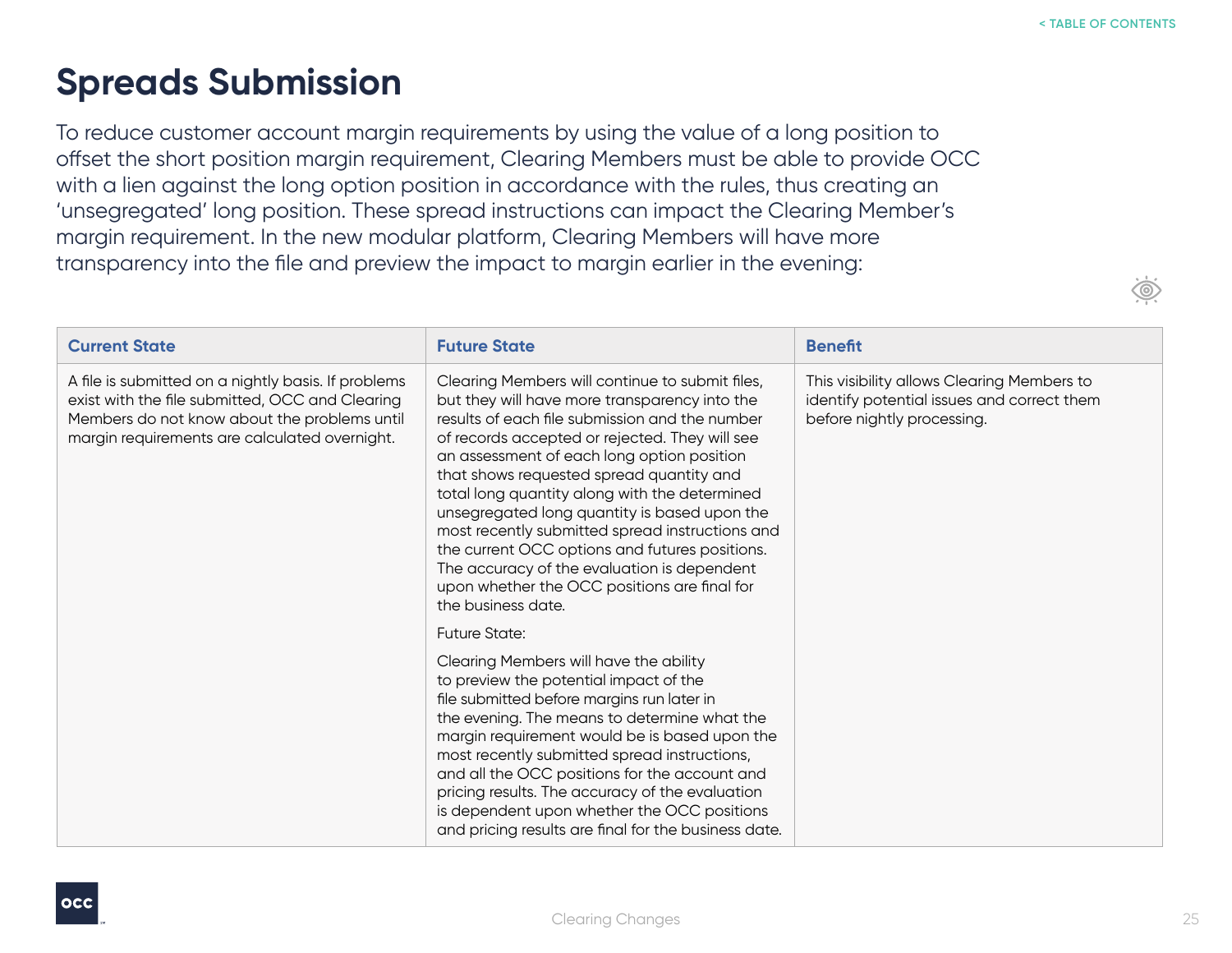# <span id="page-25-0"></span>**Collateral + Cash Settlement Enhancements**

Our new platform will offer numerous enhancements to collateral and cash settlement processing. These changes will result in easier navigation across screens and the introduction of various alerting mechanisms in conjunction with customizable dashboards. You will benefit from greater transparency into activity flows and straight through processing capabilities.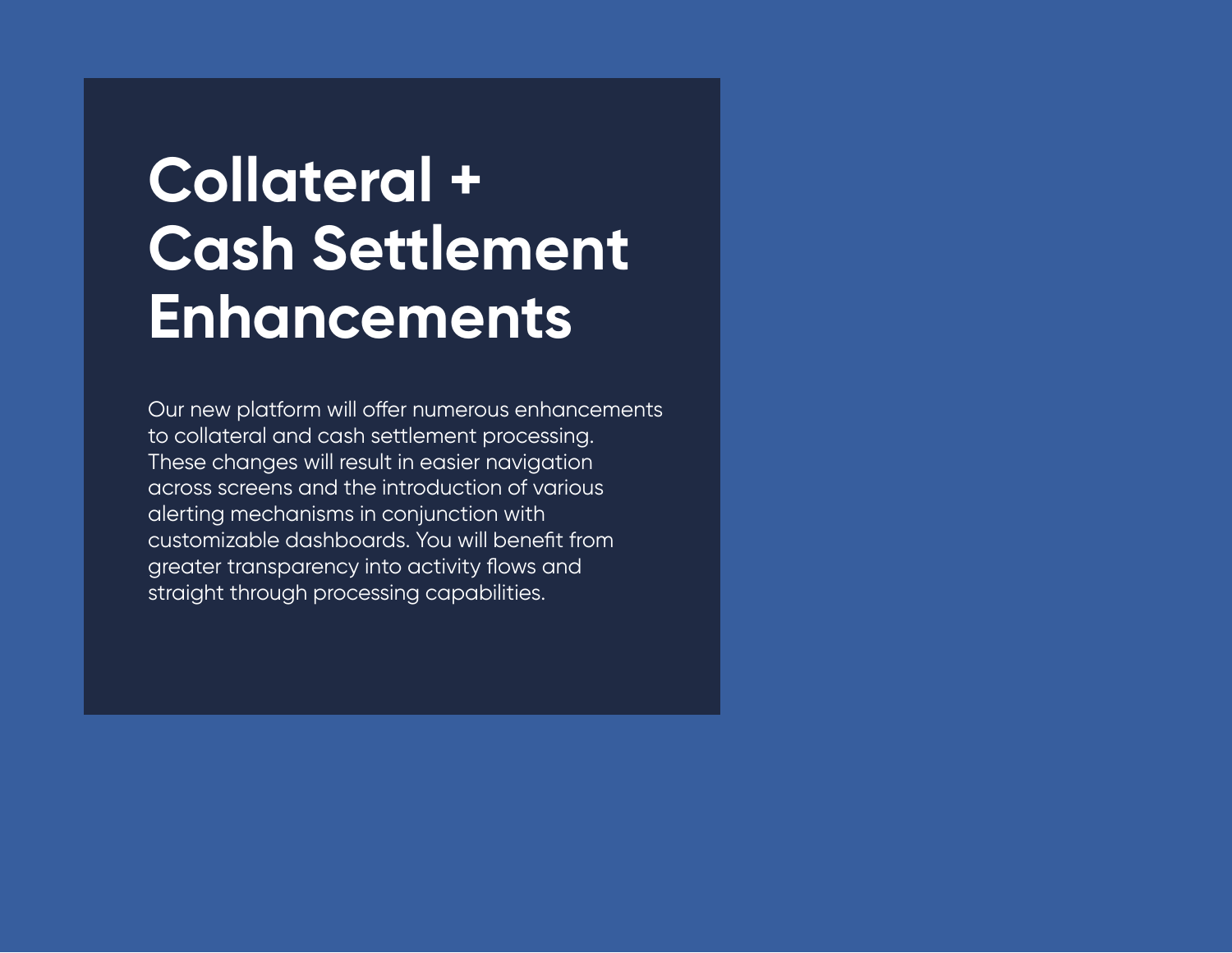$\mathcal{Q},$ 

め

ron

## **Collateral Transactions**

| <b>Current State</b>                                                               | <b>Future State</b>                                                                                                                                                                                                                                                                                                        | <b>Benefit</b>                                                                                                                                                                                                                                                              |
|------------------------------------------------------------------------------------|----------------------------------------------------------------------------------------------------------------------------------------------------------------------------------------------------------------------------------------------------------------------------------------------------------------------------|-----------------------------------------------------------------------------------------------------------------------------------------------------------------------------------------------------------------------------------------------------------------------------|
| OCC provides one activity summary screen and<br>multiple pending activity screens. | Clearing Members will see 1) changes to<br>collateral positions in the Collateral Position<br>History screen 2) view pending or approved<br>transactions in the Collateral Transaction screen;<br>3) track activity status through different states<br>(e.g. pending execution validation, pending<br>OCC approval, etc.). | Clearing Members will have a better experience<br>with a more efficient way of searching for<br>collateral activity in more centralized locations<br>rather than viewing over multiple screens and<br>viewing the lifecycle of a transaction through<br>the various states. |

## **Collateral Positions**

| <b>Current State</b>                   | <b>Future State</b>                      | <b>Benefit</b>                             |
|----------------------------------------|------------------------------------------|--------------------------------------------|
| OCC provides a screen for each type of | Clearing Members can view all collateral | Clearing Members can search for collateral |
| collateral position.                   | positions on one screen.                 | inventory with greater efficiency.         |

## **Asset Manager Identifier**

| <b>Current State</b>                                                                                                                        | <b>Future State</b>                                                       | <b>Benefit</b>                                                                                                      |
|---------------------------------------------------------------------------------------------------------------------------------------------|---------------------------------------------------------------------------|---------------------------------------------------------------------------------------------------------------------|
| OCC typically provides the SWIFT BIC code<br>as the asset manager identifier on applicable<br>collateral inventory and transaction records. | An easily identifiable acronym will be provided<br>on collateral screens. | Clearing Members have a more intuitive way to<br>identify the Asset Manager associated with a<br>collateral record. |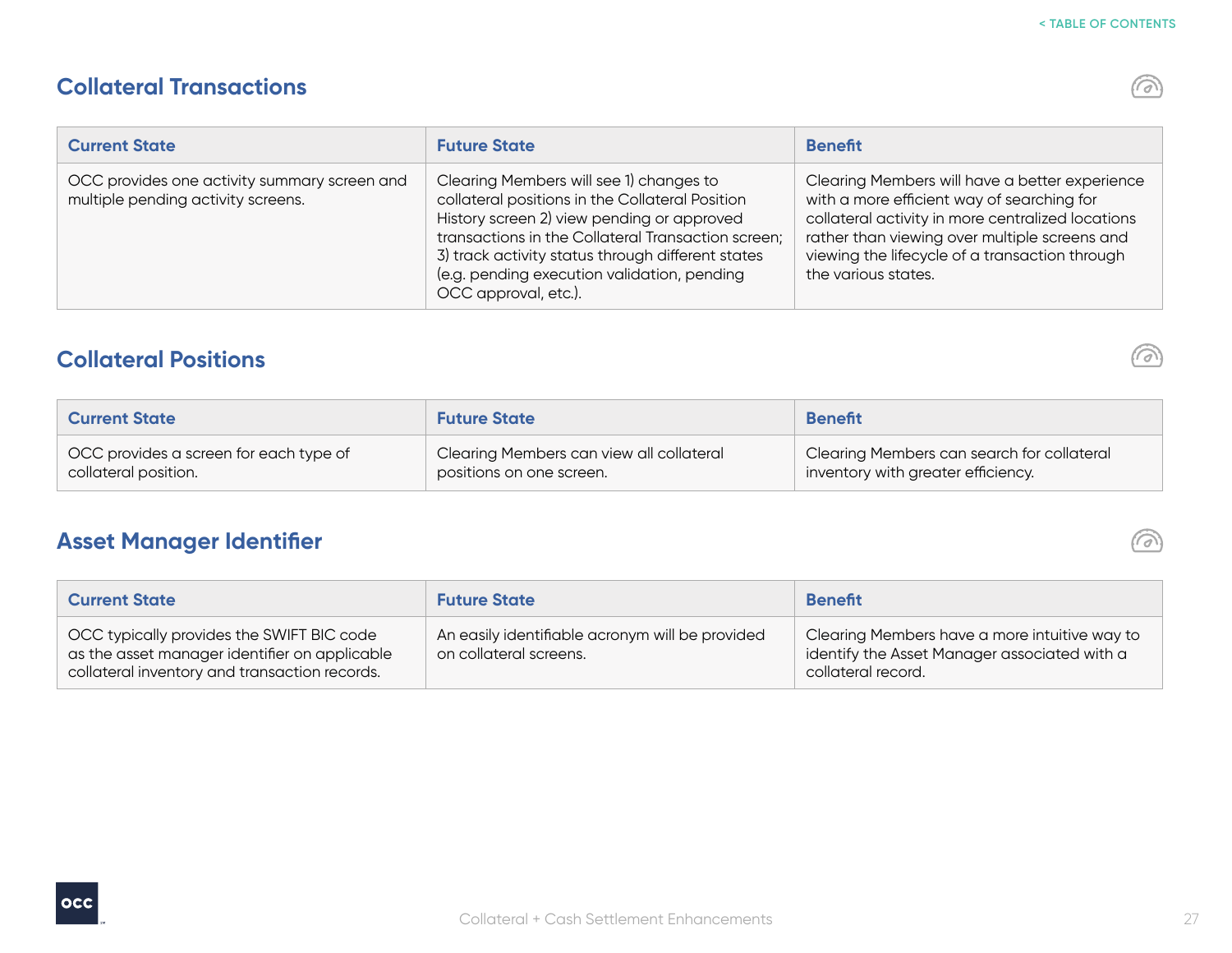| <b>Current State</b>                                                                                         | <b>Future State</b>                                                                               | <b>Benefit</b>                                                                                                                                                    |
|--------------------------------------------------------------------------------------------------------------|---------------------------------------------------------------------------------------------------|-------------------------------------------------------------------------------------------------------------------------------------------------------------------|
| OCC does not provide external access for<br>Clearing Members to track SWIFT payment<br>instruction messages. | Clearing Members will be able to track<br>the lifecycle of SWIFT payment instruction<br>messages. | Clearing Members will have transparency to<br>view the progress and state of SWIFT payment<br>instructions (e.g. start-of-day and intra-day<br>payment activity). |

## **Withdrawal Priorities**

| <b>Current State</b>                                                                                                                                                                                                                                                 | <b>Future State</b>                                                                                                                                                                                     | <b>Benefit</b>                                                             |
|----------------------------------------------------------------------------------------------------------------------------------------------------------------------------------------------------------------------------------------------------------------------|---------------------------------------------------------------------------------------------------------------------------------------------------------------------------------------------------------|----------------------------------------------------------------------------|
| OCC does not allow Clearing Members to<br>prioritize collateral withdrawal transactions.<br>Only OCC internal users can set prioritizations.<br>Also, prioritized items are attempted first and if<br>unsuccessful, other non-prioritized items may<br>be processed. | Clearing Members will have the ability to<br>prioritize collateral withdrawal transactions. The<br>new platform will process non-prioritized items<br>only after prioritized items have been processed. | Clearing Members will have more control to<br>manage collateral movements. |

## **Collateral —Eligible Securities Information**

| <b>Current State</b>                                                                       | <b>Future State</b>                                                                                                                          | <b>Benefit</b>                                                                   |
|--------------------------------------------------------------------------------------------|----------------------------------------------------------------------------------------------------------------------------------------------|----------------------------------------------------------------------------------|
| Collateral eligibility information is currently only<br>available in a DDS message format. | Clearing Members will have access to see<br>collateral eligibility information on the screen<br>and through DDS formats on the new platform. | Clearing Members gain another way to view<br>collateral eligibility information. |









 $\infty$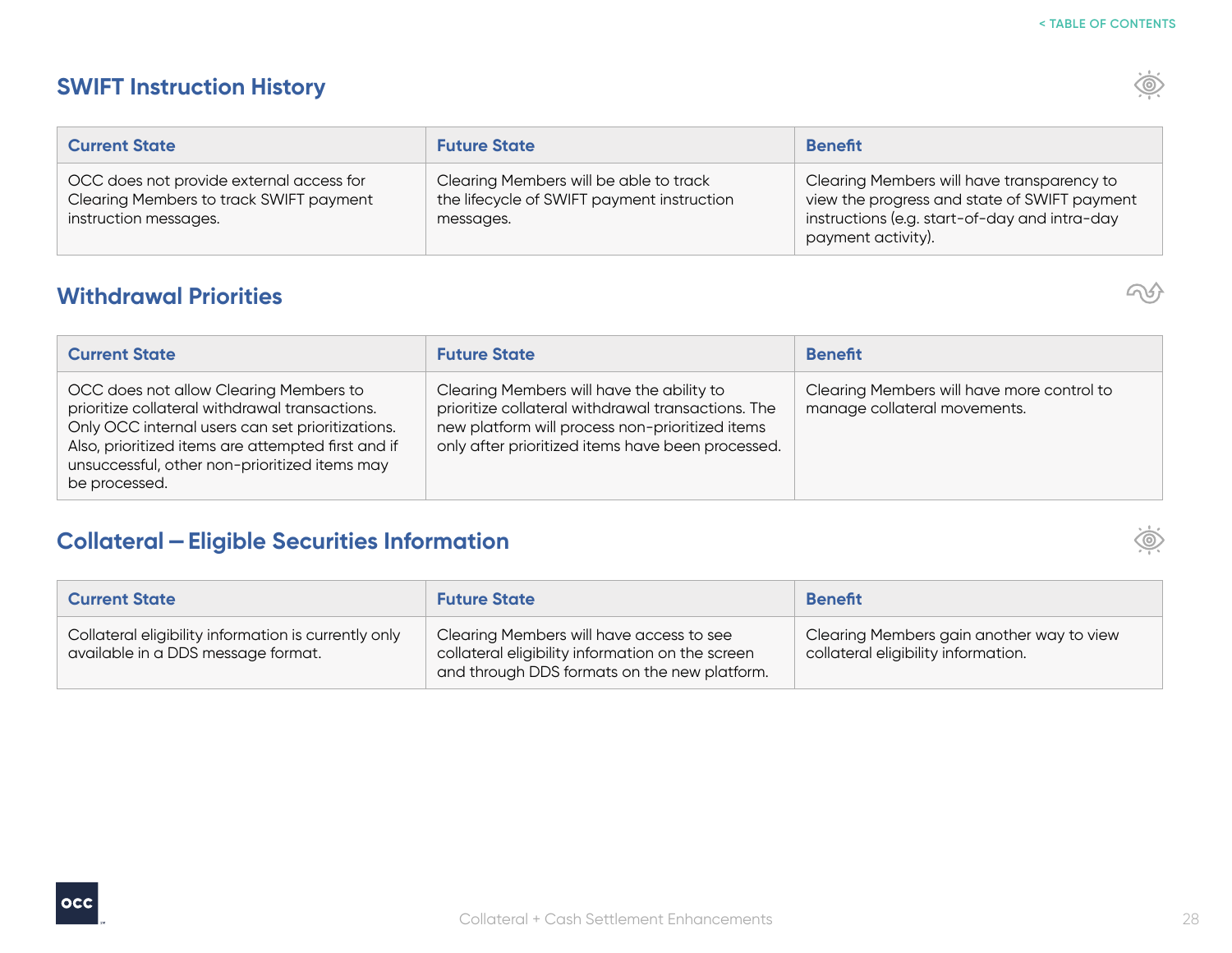# <span id="page-28-0"></span>**Letters of Credit**

We will continue to accept Letters of Credit (LOC) as collateral, but with enhancements to the way letters of credit amendments are processed and allocated across tier accounts. The LOC will be classified as an asset with the allocations displayed as collateral positions.

#### **Allocations**

| <b>Current State</b>                                                                                                                                          | <b>Future State</b>                                                                                                                                                                                                                                                                                                                                                                                                                                                                                                                                                                                        | <b>Benefit</b>                                                                                                                                                                                                                                                                                      |
|---------------------------------------------------------------------------------------------------------------------------------------------------------------|------------------------------------------------------------------------------------------------------------------------------------------------------------------------------------------------------------------------------------------------------------------------------------------------------------------------------------------------------------------------------------------------------------------------------------------------------------------------------------------------------------------------------------------------------------------------------------------------------------|-----------------------------------------------------------------------------------------------------------------------------------------------------------------------------------------------------------------------------------------------------------------------------------------------------|
| LOC amendments are applied as collateral only<br>after they have been manually reviewed and<br>approved by OCC staff and allocated by the<br>Clearing Member. | Clearing Members will have access to set<br>a default allocation account per LOC and<br>maintain the ability to reallocate LOC's<br>irrespective of existing default settings.<br>If a default account is set when the LOC<br>amendment is accepted, an increase will be<br>allocated automatically. If the entire LOC is<br>allocated to the default account, a decrease will<br>be applied automatically; or, if the decrease is<br>taking the LOC down to zero.<br>LOC amendments received via SWIFT will no<br>longer pend for OCC staff review, but they will<br>process straight through the system. | Clearing Members will have flexibility in<br>establishing a default tier account per LOC<br>number that will eliminate the need for them<br>to allocate to the account every time an<br>amendment is issued. Additionally, the process<br>is more efficient given the straight-through<br>approach. |

### **Concentration Limits**

| <b>Current State</b>                                                                            | <b>Future State</b>                                                                 | <b>Benefit</b>                                                                                                     |
|-------------------------------------------------------------------------------------------------|-------------------------------------------------------------------------------------|--------------------------------------------------------------------------------------------------------------------|
| Validations of LOC concentration limits is a<br>detective process performed daily by OCC staff. | Clearing Members will see a view of<br>concentration limit statuses regarding LOCs. | Clearing Members will avoid potential violations<br>of exceeding the LOC concentration limits more<br>effectively. |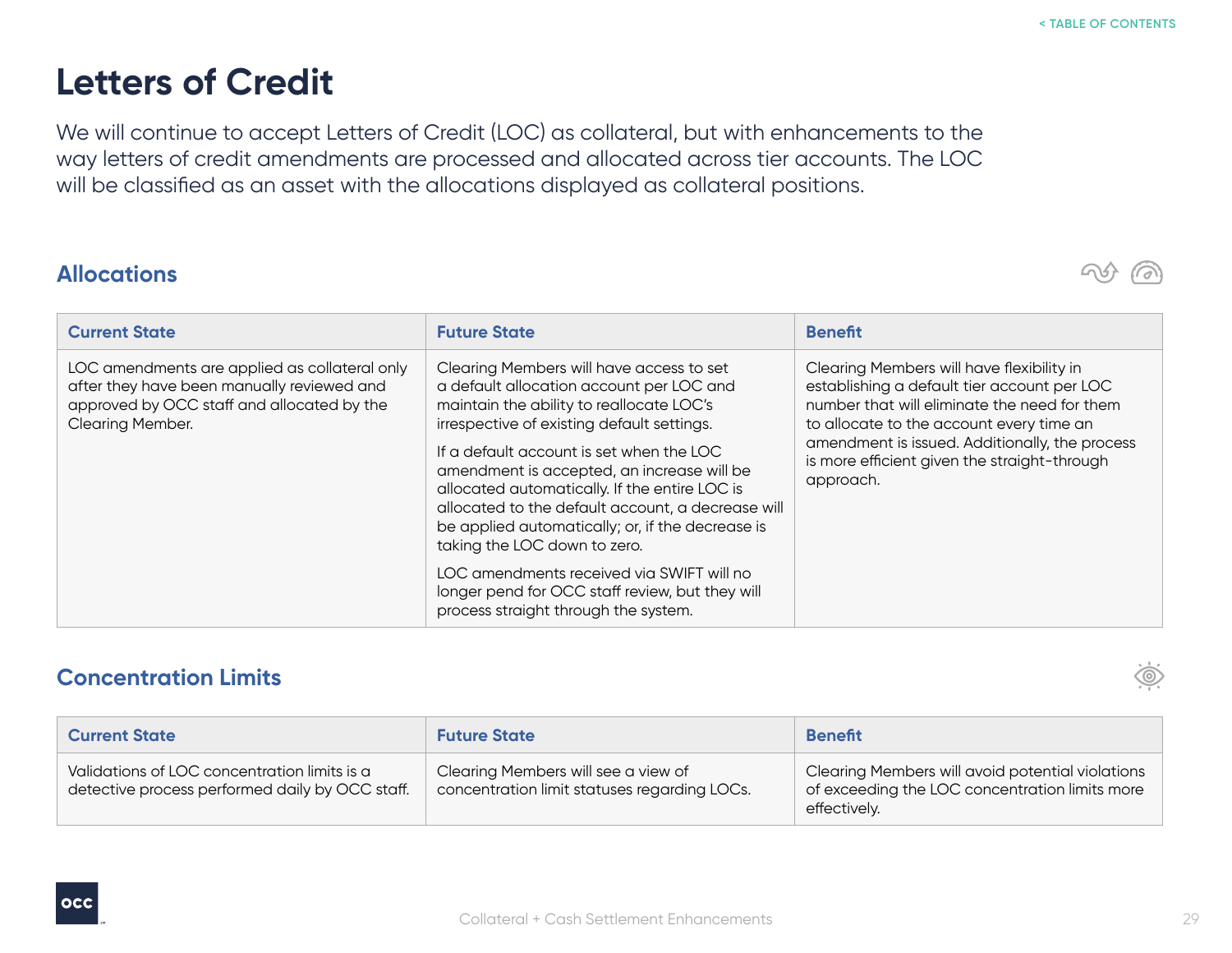$\circledcirc$ 

 $\circledcirc$ 

## **Letter of Credit Types**

| <b>Current State</b>                        | <b>Future State</b>                             | <b>Benefit</b>                             |
|---------------------------------------------|-------------------------------------------------|--------------------------------------------|
| Pass-through LOCs are not identified in the | The new system will clearly distinguish between | Clearing Members will have a more detailed |
| current system. OCC manually tracks them.   | standby and pass-through LOC types.             | view of pass-through LOCs.                 |

#### **Letter of Credit Restrictions**

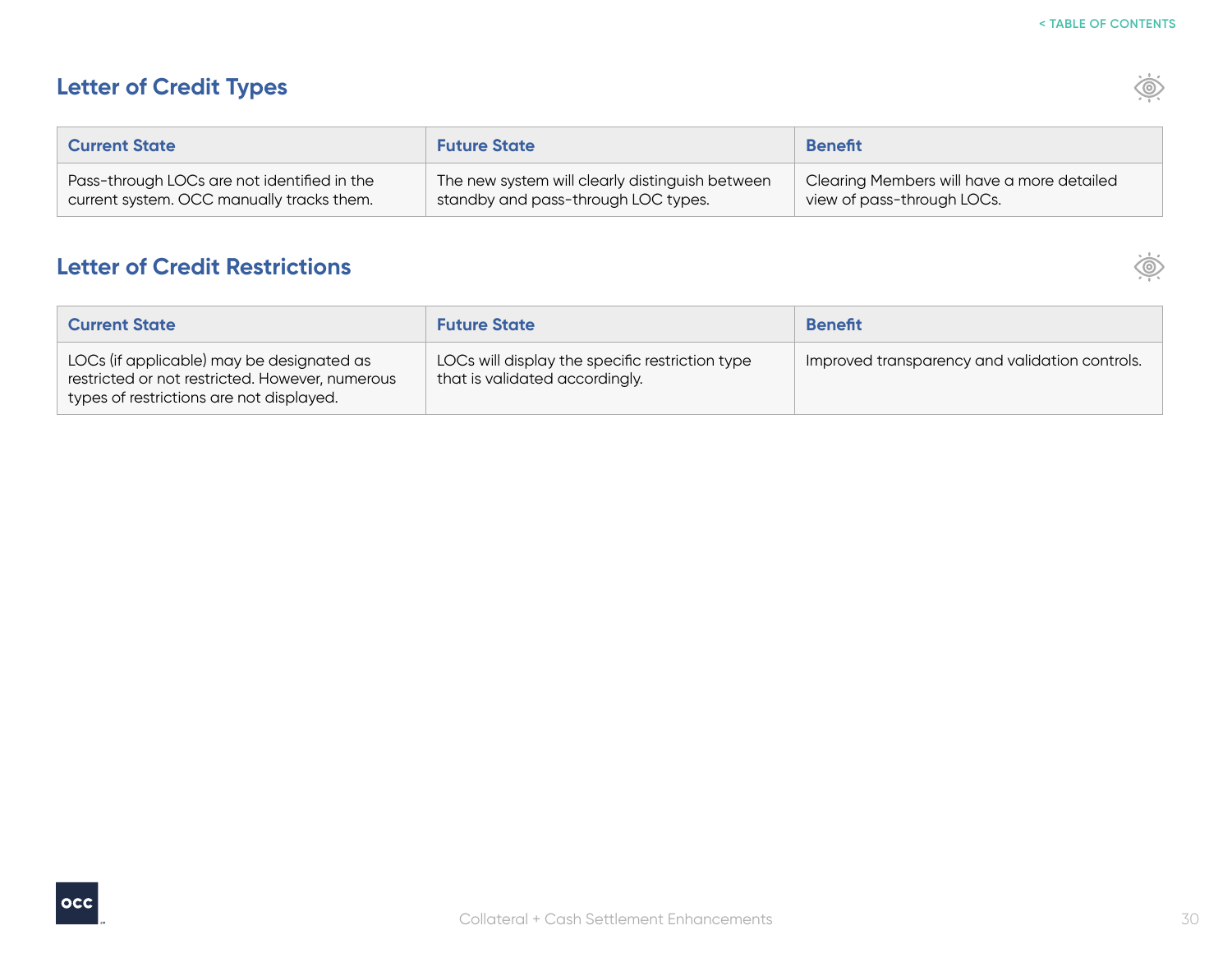# <span id="page-30-0"></span>**DTC Pledged Collateral (Valued Security, Specific Deposit, Escrow Supporting Collateral)**

Clearing Members initiate collateral transactions via depositories and banks to OCC. Upon receipt, OCC validates and processes these transactions, updates collateral positions and the account excess deficit balances, and sends back activity and position data messaging to the initiating member. The new platform simplifies the processing of transactions, eliminating functionality that is used infrequently and improves collateral efficiencies by promptly returning securities that may otherwise remain pending throughout the day. We will add new measures to give Clearing Members control over which third-party participants they choose to accept activity.

### **Pledges with Errors**

| <b>Current State</b>                                                                                                                                                                                                                                 | <b>Future State</b>                                                                                                                         | <b>Benefit</b>                                                                                                                                              |
|------------------------------------------------------------------------------------------------------------------------------------------------------------------------------------------------------------------------------------------------------|---------------------------------------------------------------------------------------------------------------------------------------------|-------------------------------------------------------------------------------------------------------------------------------------------------------------|
| DTC pledges containing errors or incorrect<br>information pend for correction in the<br>OCC system. Clearing Members and other<br>participants must login to OCC's system to<br>resolve issues; however, they do not widely utilize<br>this process. | The new platform will immediately reject invalid<br>pledge activity and automatically return<br>deposits to the participant account at DTC. | This automated process is more efficient and<br>keeps closely in sync the inventory balances<br>between OCC's internal system and OCC's<br>accounts at DTC. |

## **Approved Pledgors**

| <b>Current State</b>                                                                                                                                                                                            | <b>Future State</b>                                                                                                                                                                                                                                      | <b>Benefit</b>                                                                                                                                |
|-----------------------------------------------------------------------------------------------------------------------------------------------------------------------------------------------------------------|----------------------------------------------------------------------------------------------------------------------------------------------------------------------------------------------------------------------------------------------------------|-----------------------------------------------------------------------------------------------------------------------------------------------|
| Clearing Members have no control over which<br>DTC participants can pledge securities to<br>their OCC account. It is possible for a pledgor<br>to mistakenly pledge shares to any clearing<br>member's account. | Clearing Members can provide a list of approved<br>pledgors to avoid the acceptance of erroneous<br>pledges. If no approved pledgors are provided,<br>the system will not restrict any pledgor account<br>from pledging collateral to a Clearing Member. | This change will help prevent the erroneous<br>pledging of shares to Clearing Members'<br>accounts and give Clearing Members<br>more control. |





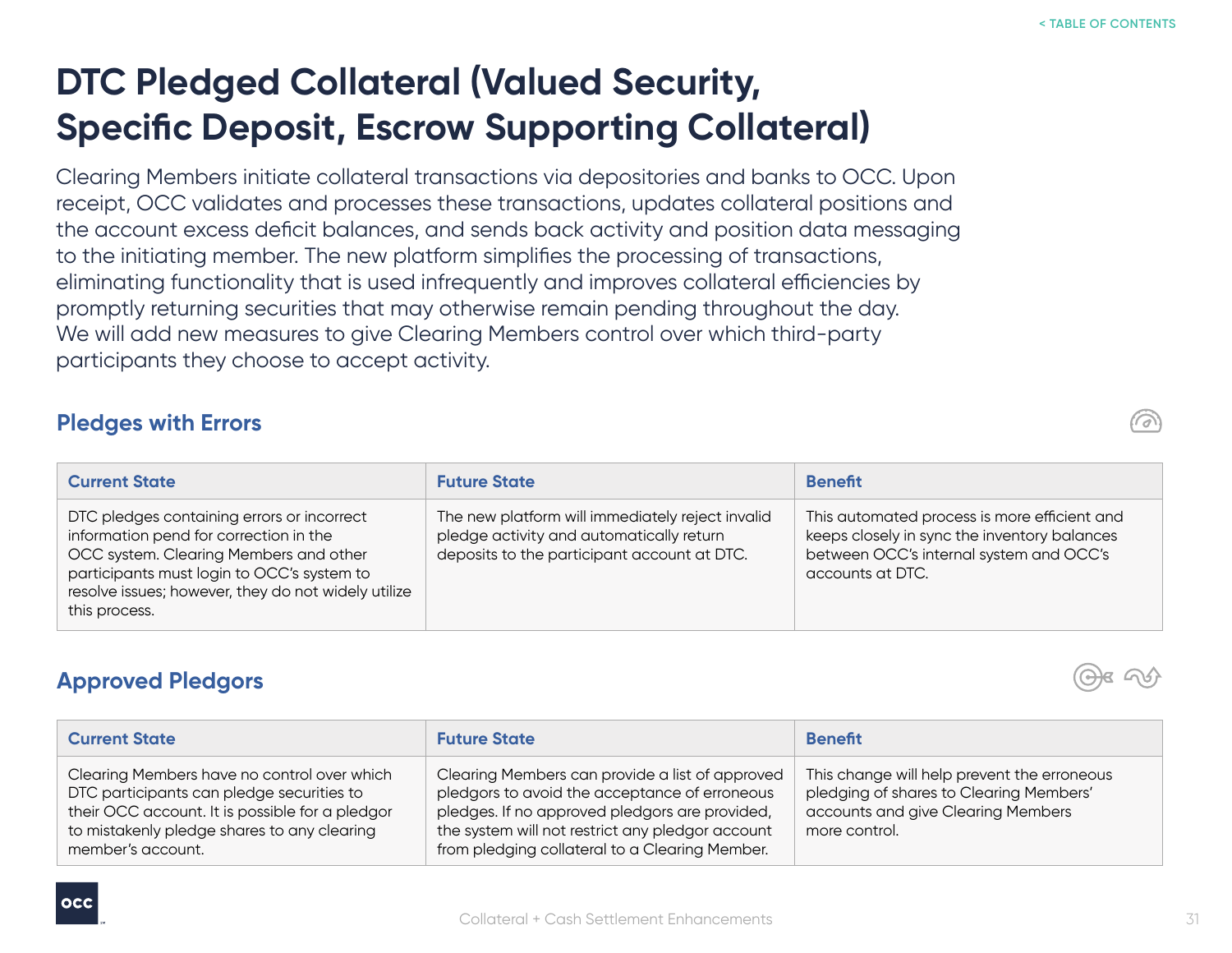# <span id="page-31-0"></span>**Cash**

The new platform will introduce straight-through processing of various cash transactions that Clearing Members submitted. Additionally, more transparency will allow Clearing Members to closely track the lifecycle of cash activity from inception to bank confirmation.

## **Cash Collateral**

| <b>Current State</b>                               | <b>Future State</b>                          | <b>Benefit</b>                                   |
|----------------------------------------------------|----------------------------------------------|--------------------------------------------------|
| OCC staff submits valid cash collateral            | Certain valid cash transactions will process | Clearing Members will see improvement in         |
| transactions for settlement (typically in batches) | straight-through and can be based on certain | collateral processing times, resulting in a more |
| throughout the day.                                | dependencies.                                | efficient movement of cash.                      |

## **Settlement Run and Instruction Status**

| <b>Current State</b>                            | <b>Future State</b>                         | <b>Benefit</b>                          |
|-------------------------------------------------|---------------------------------------------|-----------------------------------------|
| Clearing Members have limited visibility into   | Clearing Members will be able to track the  | Clearing Members will have increased    |
| bank processing times or statuses. They have to | SWIFT payment instructions from creation to | transparency into every cash settlement |
| call OCC for this information.                  | bank confirmation.                          | transaction.                            |

### **Start of Day Debits and Credits Detail**

| <b>Current State</b>                                                                                                        | <b>Future State</b>                                                                                                                                                 | <b>Benefit</b>                                                                         |
|-----------------------------------------------------------------------------------------------------------------------------|---------------------------------------------------------------------------------------------------------------------------------------------------------------------|----------------------------------------------------------------------------------------|
| Start of Day Debit and Credit details of what<br>makes up a net settlement amount are only<br>available on reports and DDS. | Settlement instruction breakdown details will be<br>available via the new platform screens. OCC will<br>continue to produce this information on reports<br>and DDS. | Clearing Members have an alternative option to<br>view settlement instruction details. |

Collateral + Cash Settlement Enhancements







لرق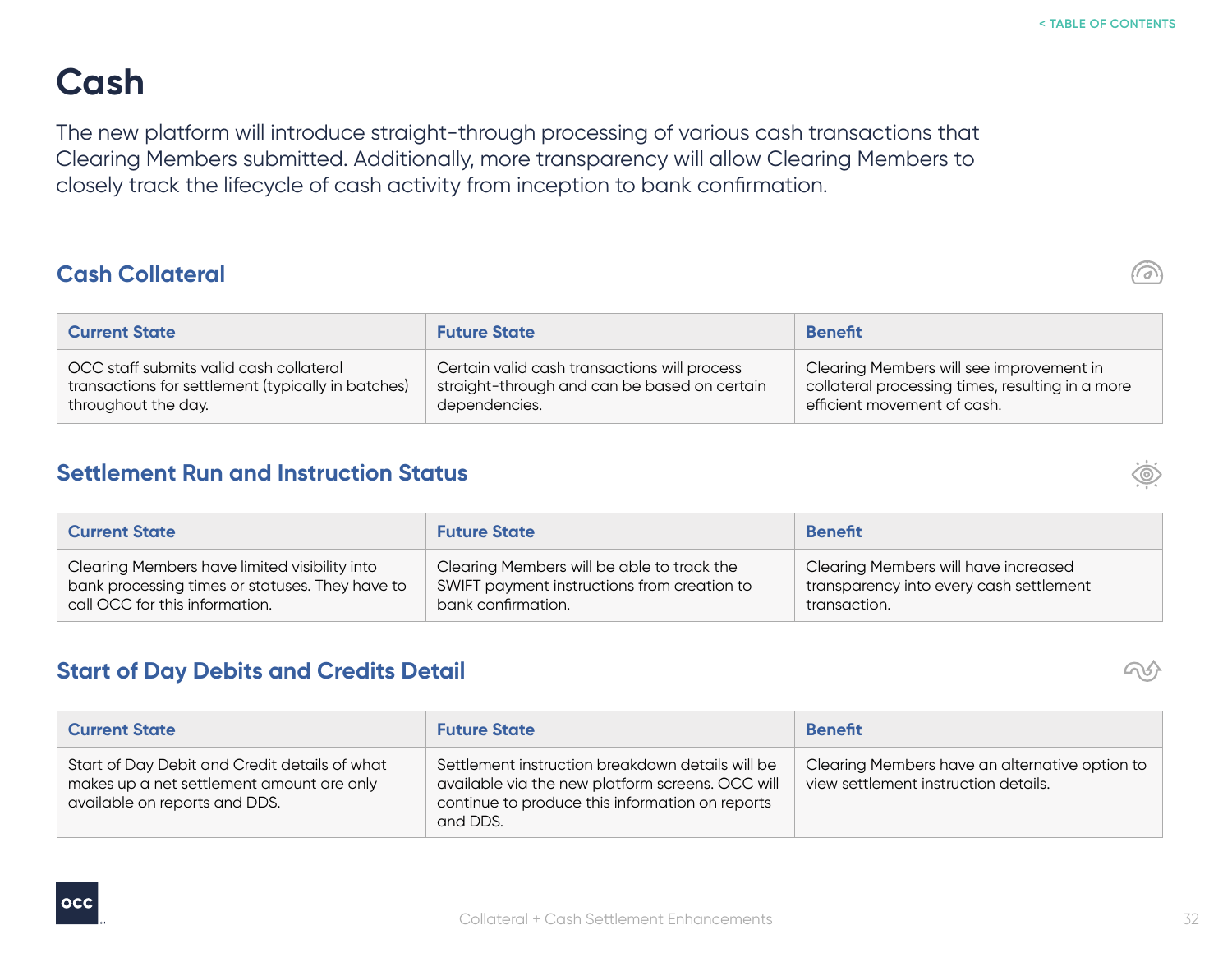$\langle \hat{\odot}$ 

## **Alerting**

Г

| <b>Current State</b>                                                                                       | <b>Future State</b>                                                                                                | <b>Benefit</b>                                                                                     |
|------------------------------------------------------------------------------------------------------------|--------------------------------------------------------------------------------------------------------------------|----------------------------------------------------------------------------------------------------|
| System generated alerts or statistics regarding<br>the status of settlement payments are not<br>available. | Clearing Members will have access to a<br>dashboard that will provide settlement payment<br>alerts and statistics. | Clearing Members have visibility into the<br>processing of outstanding settlement<br>transactions. |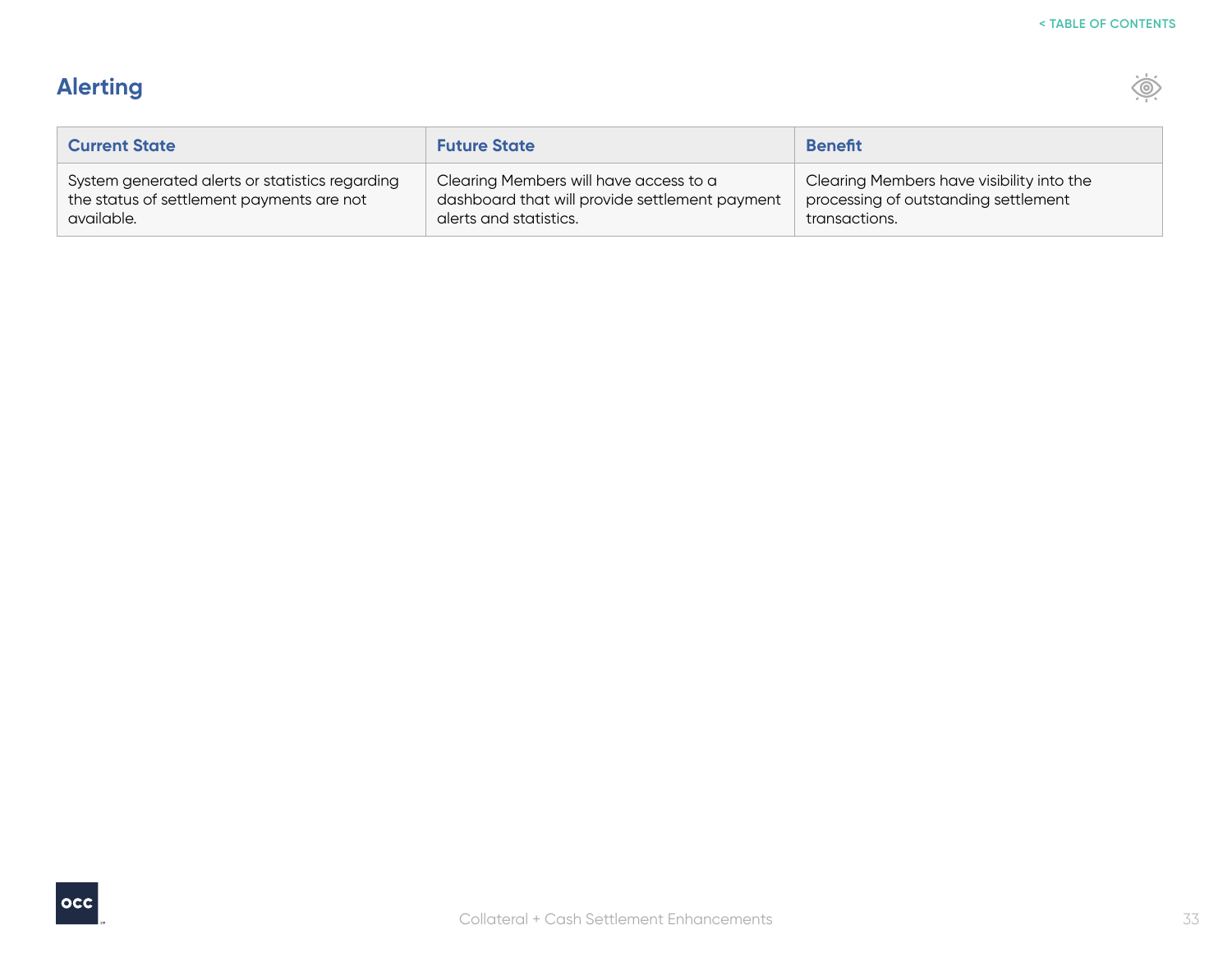## <span id="page-33-0"></span>**Government Securities**

## **Transfers**



| <b>Current State</b>                                                                                                                                                                                                                                                           | <b>Future State</b>                                                                                                                                                | <b>Benefit</b>                                                                                                  |
|--------------------------------------------------------------------------------------------------------------------------------------------------------------------------------------------------------------------------------------------------------------------------------|--------------------------------------------------------------------------------------------------------------------------------------------------------------------|-----------------------------------------------------------------------------------------------------------------|
| Clearing Members have limitations when<br>transferring government securities across tier<br>accounts. Clearing Members can only transfer<br>one government security to one or multiple other<br>tier accounts within the same Clearing Member<br>number. Validations do apply. | Clearing Members will be able to transfer<br>multiple securities to multiple tier accounts<br>within the same Clearing Member number with<br>certain restrictions. | Clearing Members will have additional flexibility<br>when moving collateral within a Clearing<br>Member number. |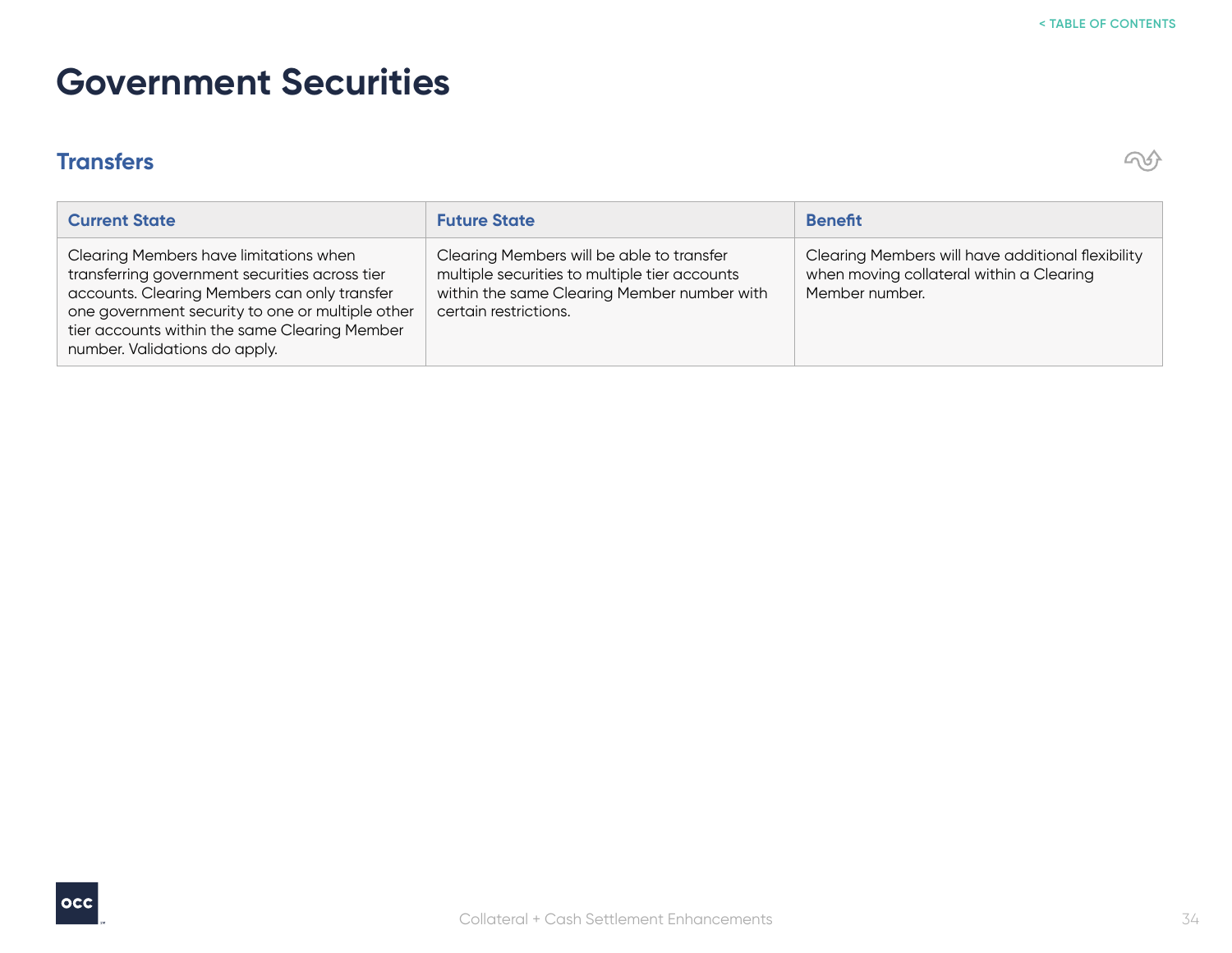$\bigcirc$ 

# <span id="page-34-0"></span>**Money Only Settlement Service (MOSS)**

MOSS functionality allows Clearing Members the ability to exchange cash related to business activities. Clearing Members will have more flexibility on payment dates and increased control measures.

| <b>Current State</b>                                                                                                                                                                                                                                                                                           | <b>Future State</b>                                                                                                                                                                                                                                                                                                                                                           | <b>Benefit</b>                                                                                                                                                   |
|----------------------------------------------------------------------------------------------------------------------------------------------------------------------------------------------------------------------------------------------------------------------------------------------------------------|-------------------------------------------------------------------------------------------------------------------------------------------------------------------------------------------------------------------------------------------------------------------------------------------------------------------------------------------------------------------------------|------------------------------------------------------------------------------------------------------------------------------------------------------------------|
| The contra party must approve MOSS<br>transactions within the current business day<br>and only requires one user from each Clearing<br>Member firm to complete. Approved transactions<br>will be sent to the banks for settlement same<br>day. Un-approved items are deleted from the<br>system by end of day. | Clearing Members who initiate a MOSS<br>transaction can select a same day or next<br>day settlement. Once the contra party approves<br>the transaction, the system will automatically<br>send it to the bank for settlement on the<br>appropriate day.<br>MOSS transactions will require a four-eye check<br>on both the initiating and approving side of<br>the transaction. | Clearing Members have more flexibility to<br>transact miscellaneous business-related cash<br>payments and stronger controls to reduce<br>erroneous transactions. |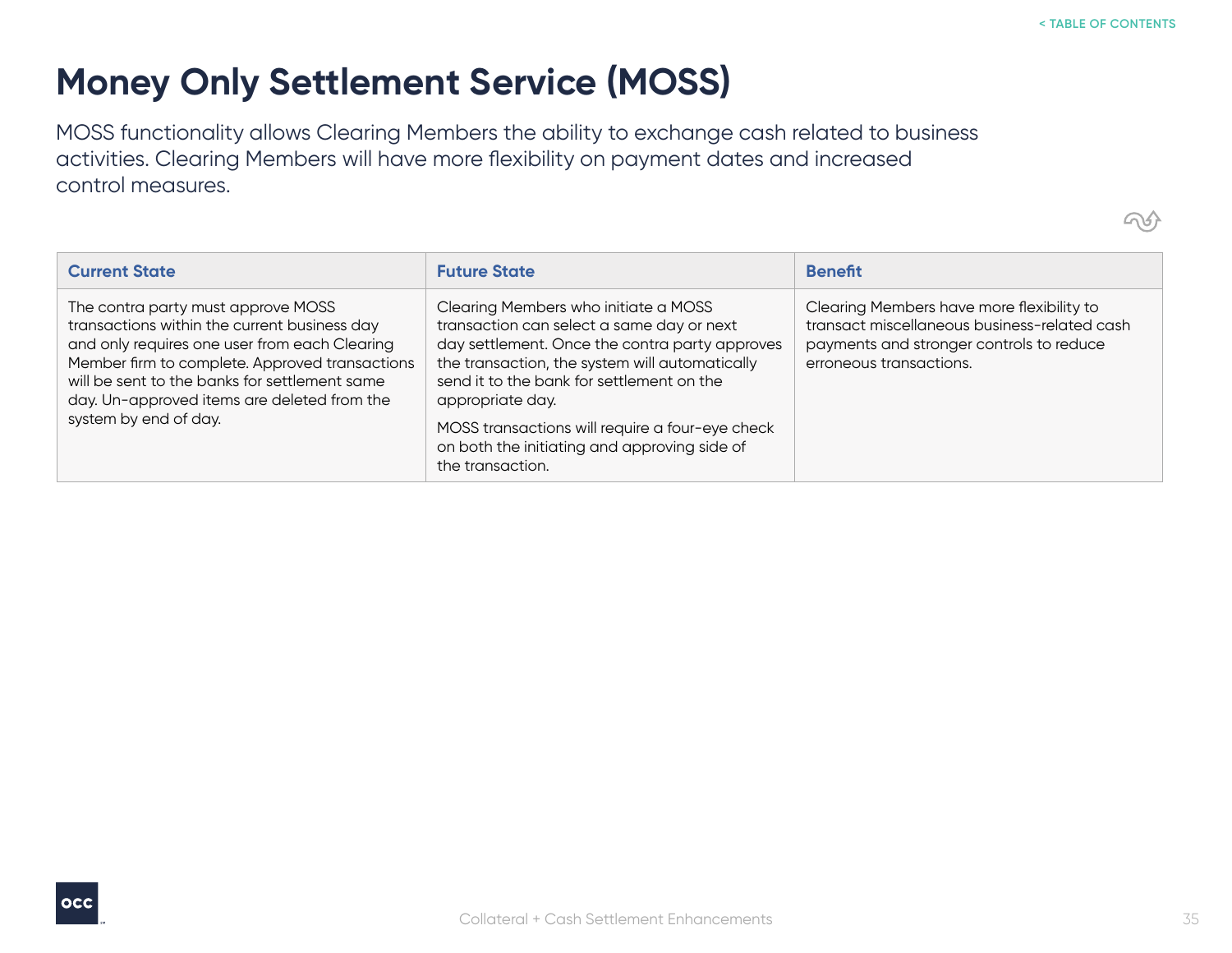# <span id="page-35-0"></span>**Risk Management**

We are transitioning our current risk management methodologies to a risk platform, which will offer real-time functionality, transparency, flexibility, and easier access to data. In conjunction with the launch of the new platform, the methodology will not change in how margin or clearing fund requirements are calculated. Clearing Members will receive more detailed updates on the new functionality in a future update.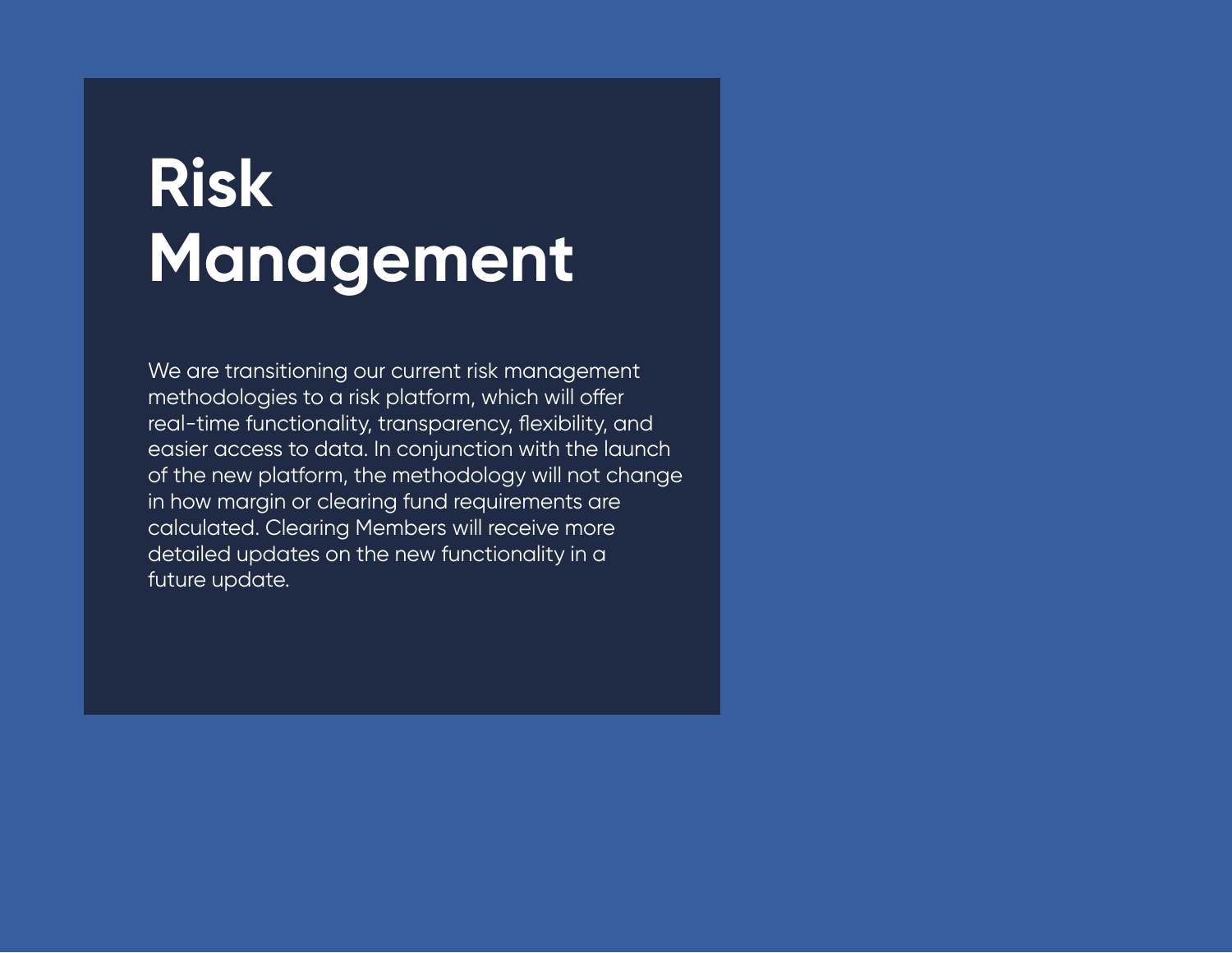## <span id="page-36-0"></span>**Portfolio Revaluation**



| <b>Current State</b>                                                                                                                                                                                                                                                                                                             | <b>Future State</b>                                                                                                                                                                                                                                                                                                                                                                                                                                                                             | <b>Benefit</b>                                                                                                                    |
|----------------------------------------------------------------------------------------------------------------------------------------------------------------------------------------------------------------------------------------------------------------------------------------------------------------------------------|-------------------------------------------------------------------------------------------------------------------------------------------------------------------------------------------------------------------------------------------------------------------------------------------------------------------------------------------------------------------------------------------------------------------------------------------------------------------------------------------------|-----------------------------------------------------------------------------------------------------------------------------------|
| Clearing Members have access to screens where<br>they can see their account excess and deficit<br>balances, net asset values, and p/l pertaining<br>to the start-of-day portfolio. They can leverage<br>this information to assess the potential for<br>intraday margin calls or view those that have<br>been previously issued. | Clearing Members will have access to a screen<br>to see higher frequency updates (price, p/l,<br>NAV, pay/collects) and more granular results.<br>Clearing Members will ascertain their portfolio<br>exposures more frequently with current positions<br>and at various levels of aggregation via API<br>connectivity and a new graphical user interface.<br>OCC is currently analyzing additional changes<br>and enhancements to this module, some of<br>which will be available after launch. | Clearing Members will have access to more<br>accurate portfolio and position-level exposure<br>metrics on a near real-time basis. |

## **STANS<sup>®</sup> Margin Analysis**

| <b>Current State</b>                                                                                                                                             | <b>Future State</b>                                                                                                                                                                                                                                                                                                                                                                         | <b>Benefit</b>                                                          |
|------------------------------------------------------------------------------------------------------------------------------------------------------------------|---------------------------------------------------------------------------------------------------------------------------------------------------------------------------------------------------------------------------------------------------------------------------------------------------------------------------------------------------------------------------------------------|-------------------------------------------------------------------------|
| Clearing Members can review margin results and<br>modify existing portfolios or submit hypothetical<br>portfolios to determine potential margin<br>requirements. | Clearing Members will see this functionality<br>enhanced with more transparency into the<br>requirements.<br>After the new platform launches, OCC will<br>implement additional enhancements such as<br>submitting portfolios through an API. Clearing<br>Members will be able to request an intraday<br>margin rerun on their current or a hypothetical<br>portfolio using intraday prices. | Clearing Members will have a better view of the<br>margin requirements. |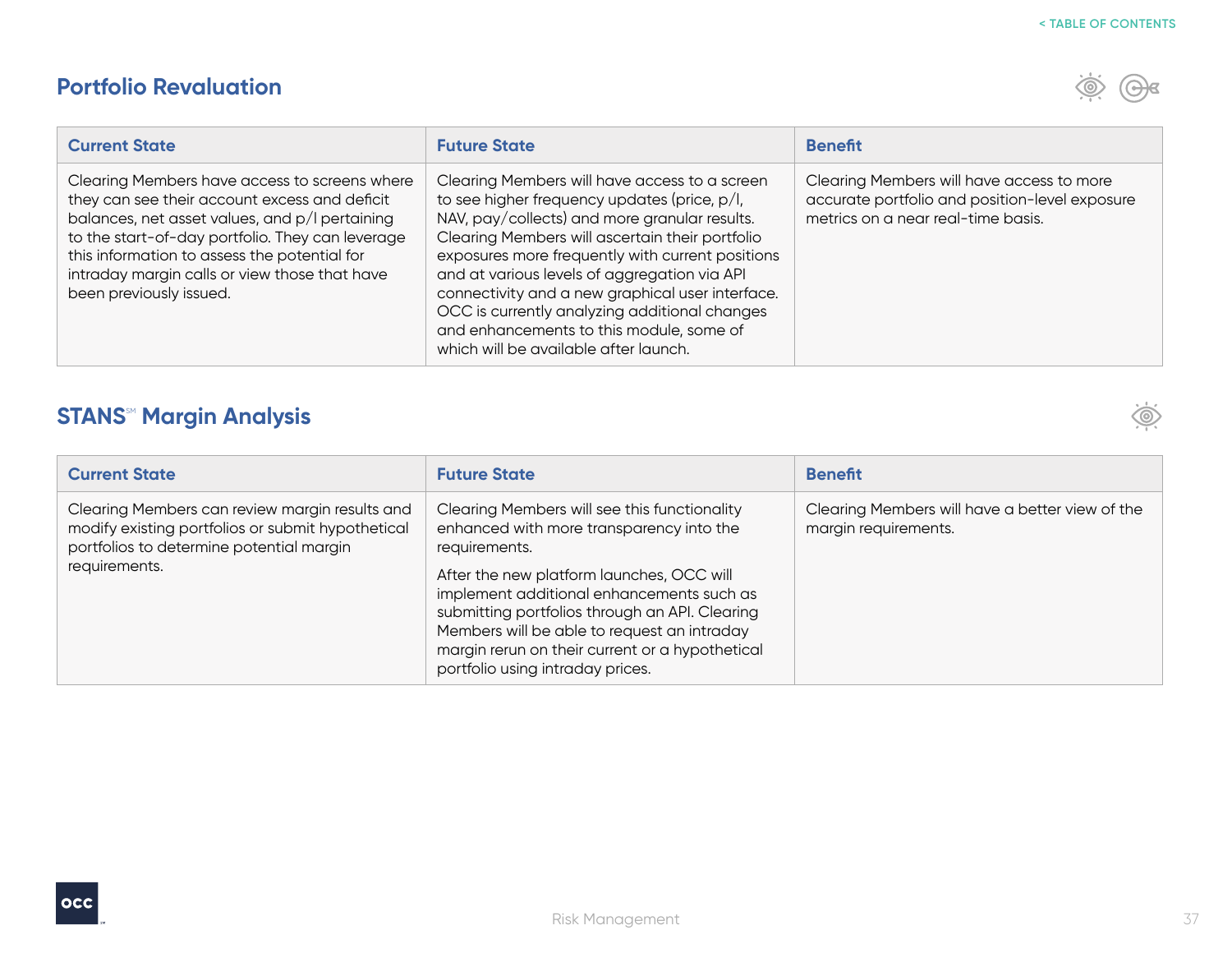## <span id="page-37-0"></span>**Comprehensive Stress Testing System**



| <b>Current State</b>                                                             | <b>Future State</b>                                                                                                                                                                                                                                    | <b>Benefit</b>                                                                                                                                                                                       |
|----------------------------------------------------------------------------------|--------------------------------------------------------------------------------------------------------------------------------------------------------------------------------------------------------------------------------------------------------|------------------------------------------------------------------------------------------------------------------------------------------------------------------------------------------------------|
| Clearing Members receive stress testing support<br>information only via reports. | Via a new graphical user interface with drill-<br>down capabilities, Clearing Members will receive<br>greater insights into the drivers of stressed<br>scenario exposure, margin calls, clearing fund<br>requirements, and stressed liquidity demands. | Clearing Members will be able to understand<br>the relationships between margin requirements,<br>collateral composition, and the resulting<br>scenario shortfalls and stressed liquidity<br>demands. |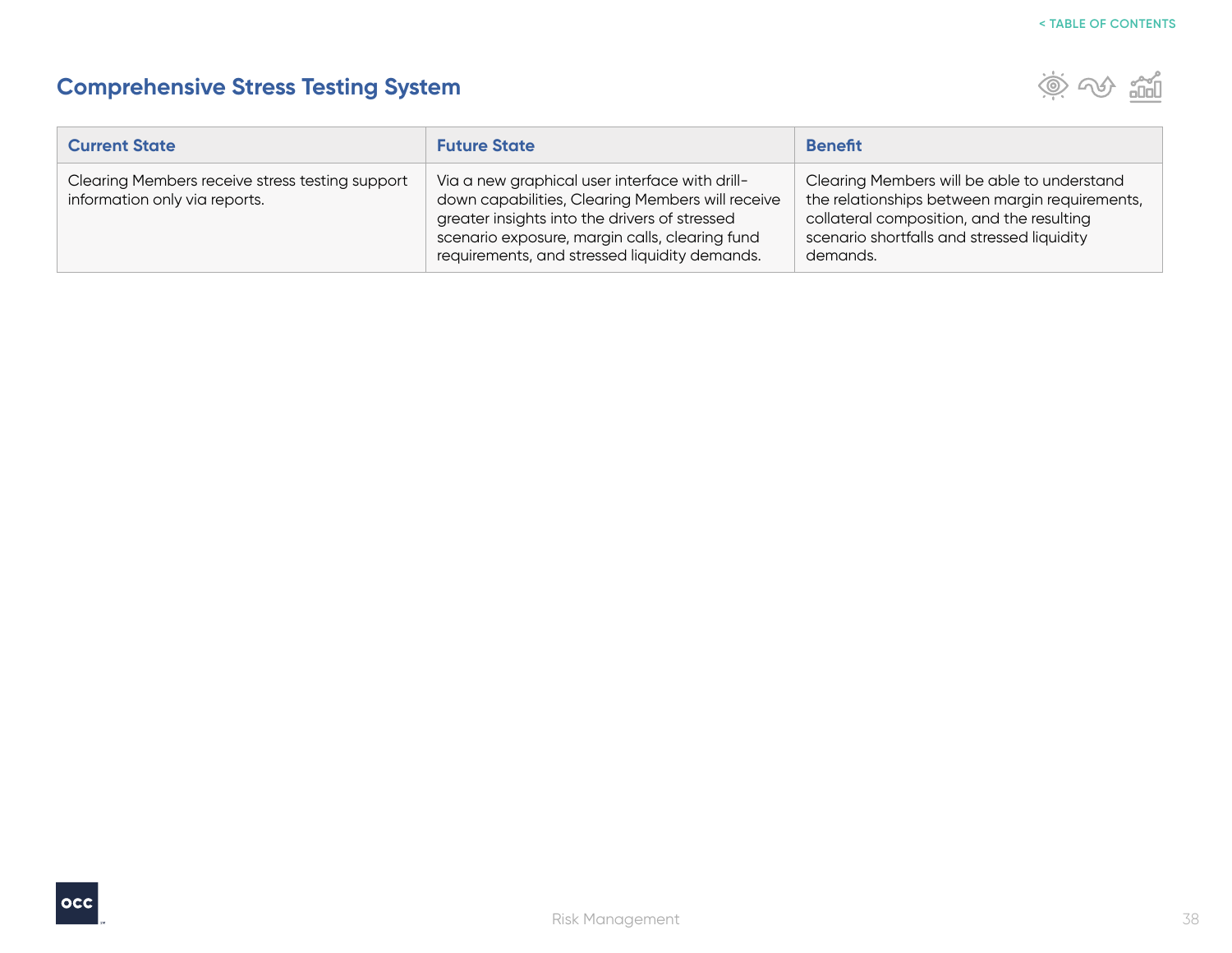# <span id="page-38-0"></span>**Reports**

The current ENCORE system produces hundreds of core reports. These reports include different views of the same activity and many of these reports are never viewed. With the new modular platform, we will reduce the number of core reports that are produced daily and provide a user interface with the ability for users to query and view data. A user interface will replace decommissioned core reports and on-demand reports and can be used to query previous or intraday activity.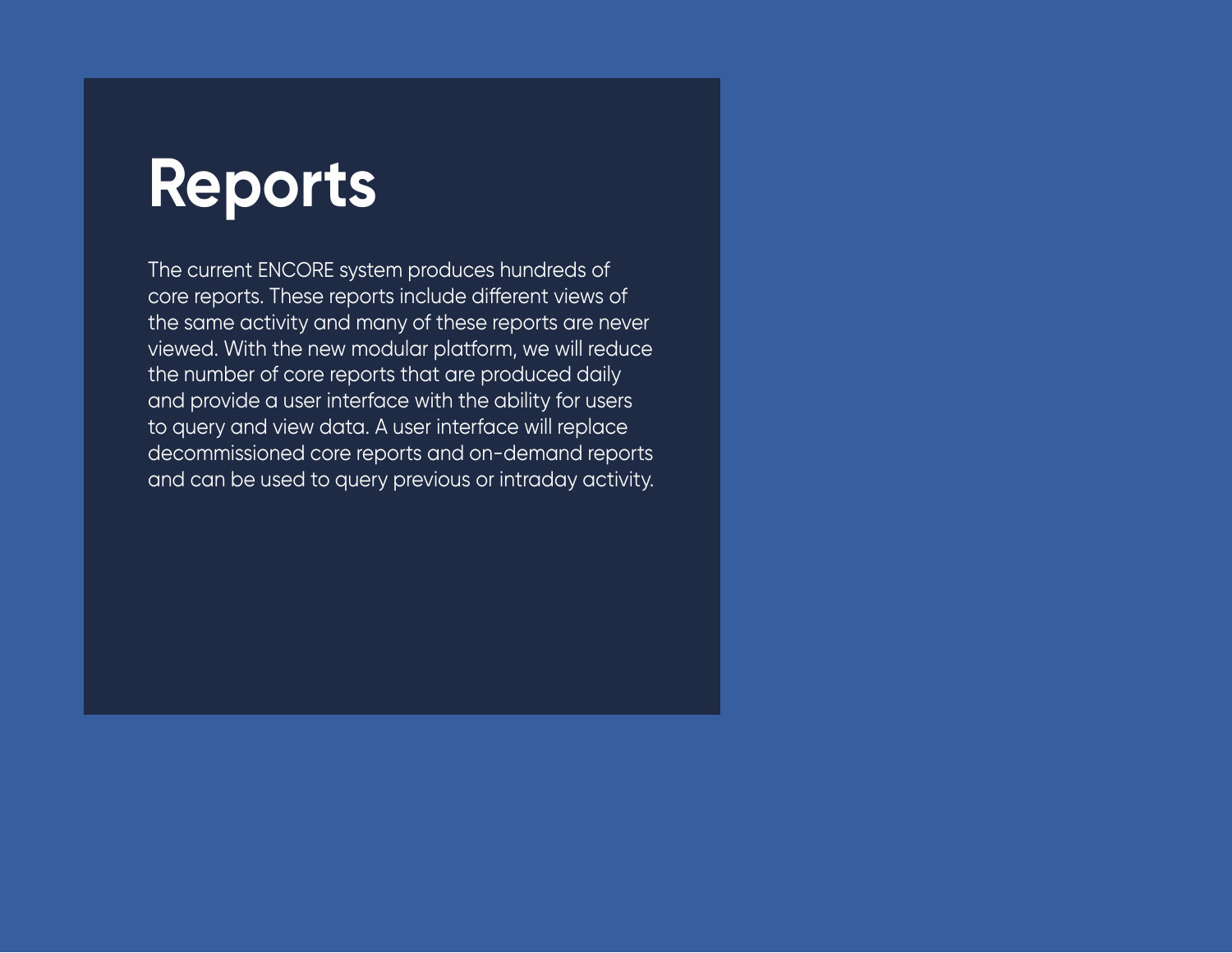## **Reports**

| <b>Current State</b>                                                                                                                                      | <b>Future State</b>                                                                                                                                                                       | <b>Benefit</b>                                                                                                         |
|-----------------------------------------------------------------------------------------------------------------------------------------------------------|-------------------------------------------------------------------------------------------------------------------------------------------------------------------------------------------|------------------------------------------------------------------------------------------------------------------------|
| ENCORE produces hundreds of core reports.<br>These reports include different views of the<br>same activity and many of these reports are<br>never viewed. | With the new modular platform, we will reduce<br>the number of core reports that are produced<br>daily and provide a user interface with the ability<br>for users to query and view data. | A user interface will allow more flexibility and<br>allow users to download data to be used for<br>their own analysis. |

We are finalizing the list of core reports that we will continue to produce. Below is a pending list of core reports that will likely continue to be available in the new platform.

| <b>Encore Report Name*</b>                                                                                                                                                                                                                                                                                                                                   |                                                                                                                                                                                                                                                                                                                                                                                                                                              |                                                                                                                                                                                                                                                                                                                       |
|--------------------------------------------------------------------------------------------------------------------------------------------------------------------------------------------------------------------------------------------------------------------------------------------------------------------------------------------------------------|----------------------------------------------------------------------------------------------------------------------------------------------------------------------------------------------------------------------------------------------------------------------------------------------------------------------------------------------------------------------------------------------------------------------------------------------|-----------------------------------------------------------------------------------------------------------------------------------------------------------------------------------------------------------------------------------------------------------------------------------------------------------------------|
| • Collateral Activity by CMO Report<br>• Collateral Inventory Report by CMO<br>• Account Summary By CMO Report<br>• Daily Spreads Report<br><b>- Equity Option Delivery Advice</b><br><b>- Equity Option BTB Delivery Advice</b><br>• Index Option Delivery Advice<br><b>- Equity Futures BTB Delivery Advice</b><br><b>- Equity Futures Delivery Advice</b> | • Position Summary FUTFINAL<br>• Clearing Fund Status Report<br>• MOSS Activity Report<br>• Clearing Fund Cash Accrued Interest Report<br>• Stock Loan Mark-to-Market Activity Report<br>• Equity Futures BTB Settled Advice<br>• Ex By Ex Final<br>• Monte-Carlo Daily Margin Summary<br>· Monte Carlo SL Memo Margin                                                                                                                       | • Add-on Charge Summary by CMO<br>• OnDemand Margin Adjustments<br><b>Summary Report</b><br>· Monte-Carlo Margin Requirement<br>Reconciliation<br>• Clearing Fund Sizing and Projection Analysis<br>• Clearing Fund Sufficiency Report<br>• Clearing Fund Sizing Report<br>• Daily Liquidity Forecast External Report |
| • Futures Index Option Delivery Advice<br>· Equity Option BTB Settled Activity<br>• Late Delivery Advice<br>• Position Activity Futures Final<br>• Position Activity EQ IND<br>• Futures Activity FTR<br>• Futures Daily Positions Activity<br>• Position Summary EQ IND<br>• Futures Summary FTR<br>• Futures Summary FTR (parallel)                        | <b>Reconciliation Report</b><br>• Forecasting Reconciliation Report<br>• Encore Report Name<br>· Stock Loan Add-On Charge Report<br>· Monte-Carlo Daily Margin Detail<br>• Equity Memo Margin Reconciliation<br>· Drive MPP CO Memo Margin<br><b>Reconciliation Report</b><br>· Drive MPP CO SL Memo Margin<br><b>Reconciliation Report</b><br>· Settle on Open Memo Margin Reconciliation<br>• Monte Carlo Margins EA Reconciliation Report | · Universal Billing Report                                                                                                                                                                                                                                                                                            |

\* Proposed List – Complete list of Core Reports is still being finalized